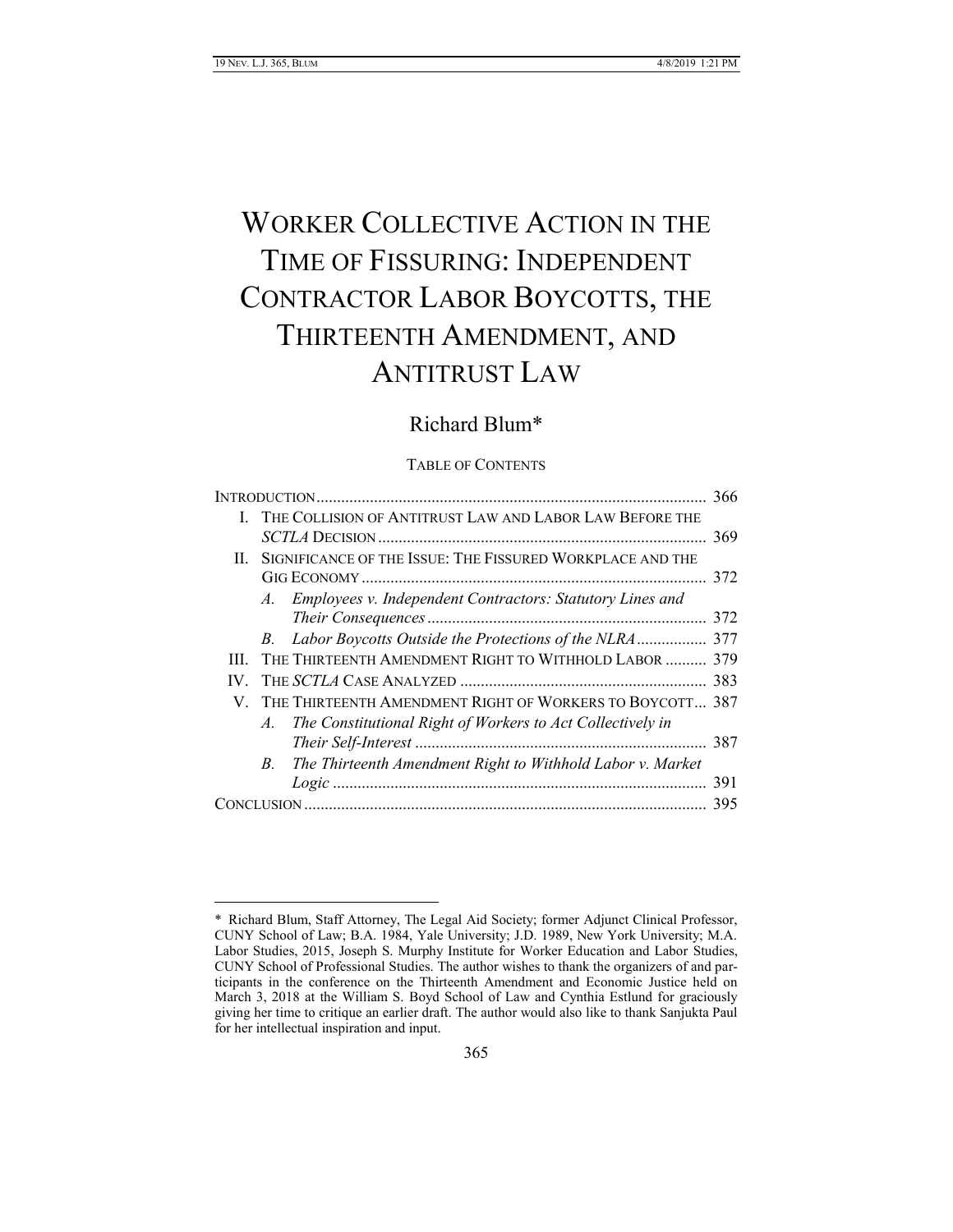#### **INTRODUCTION**

In 1990, the Supreme Court upheld an antitrust action brought by the Federal Trade Commission (FTC) against a group of trial lawyers from a panel of court-appointed attorneys for indigent criminal defendants in the District of Columbia  $(DC)$ .<sup>1</sup> The FTC sued the trial lawyers' organization and its leadership because the lawyers collectively refused to take more criminal defense assignments.<sup>2</sup> The refusal was in protest of fees that were so low that the lawyers believed they were compromising their clients' Sixth Amendment right to effective assistance of counsel.<sup>3</sup> The lawyers' boycott successfully induced the DC municipal government to enact legislation raising the hourly rate for courtappointed criminal defense cases.<sup>4</sup>

If the trial lawyers' action sounds like a strike, that is because it was a strike. Except that unlike myself, and my fellow employees at The Legal Aid Society in New York, the lawyers were each independent practitioners, employed by themselves.<sup>5</sup> Because of that distinction, those lawyers lost the statutory protections for collective labor actions in the Clayton Antitrust Act,<sup>6</sup> the Norris-LaGuardia Act,<sup>7</sup> and the National Labor Relations Act (NLRA).<sup>8</sup> As statutory "independent contractors," their collective action was not only subject to the prohibitions of antitrust law, but, as the Supreme Court held, it was deemed a per se violation of the antitrust rule against price fixing.<sup>9</sup> Therefore, the FTC did not have to prove market impact to obtain a finding of liability.<sup>10</sup> The collective worker protest was unlawful in and of itself, regardless of the consequences to the government, other attorneys in that area of practice, or their clients.

The Court's decision in *FTC v. Superior Court Trial Lawyers' Association* (*SCTLA*), authored by Justice Stevens, is problematic for a number of reasons, especially its application of antitrust law to a labor action and its treatment of

 $\overline{a}$ 

10 *See id.*

<sup>&</sup>lt;sup>1</sup> Fed. Trade Comm'n v. Superior Court Trial Lawyers Ass'n (*SCTLA*), 493 U.S. 411, 436 (1990).

<sup>2</sup> *Id.* at 416–19.

<sup>&</sup>lt;sup>3</sup> See id. at 414–16; Brief for Respondent/Cross-Petitioner Superior Court Trial Lawyers Ass'n at 4–5, Fed. Trade Comm'n v. Superior Court Trial Lawyers Ass'n, 493 U.S. 411 (1990) (Nos. 88-1198, 88-1393), 1989 WL 1126841.

<sup>4</sup> *Id.* at 418.

<sup>&</sup>lt;sup>5</sup> The Legal Aid Society is a private not-for-profit law firm that serves, inter alia, as the primary provider of representation to indigent criminal defendants in New York City. *See Criminal Defense Practice*, LEGAL AID SOC'Y, https://www.legalaidnyc.org/criminal (last visited Jan. 5, 2018) [https://perma.cc/6LSN-6QZA]. The Association of Legal Aid Attorneys, the union of attorneys at the Legal Aid Society, of which the author is a member, has conducted several strikes over the years under the protection of the NLRA. The most recent strike took place in 1994, four years after the decision in the *SCTLA* case.

<sup>6</sup> 15 U.S.C. § 17 (2012); 29 U.S.C. § 52 (2012).

<sup>7</sup> 29 U.S.C. §§ 101–115 (2012).

<sup>8</sup> *Id.* §§ 151–69.

<sup>9</sup> *See SCTLA*, 493 U.S. at 428–32.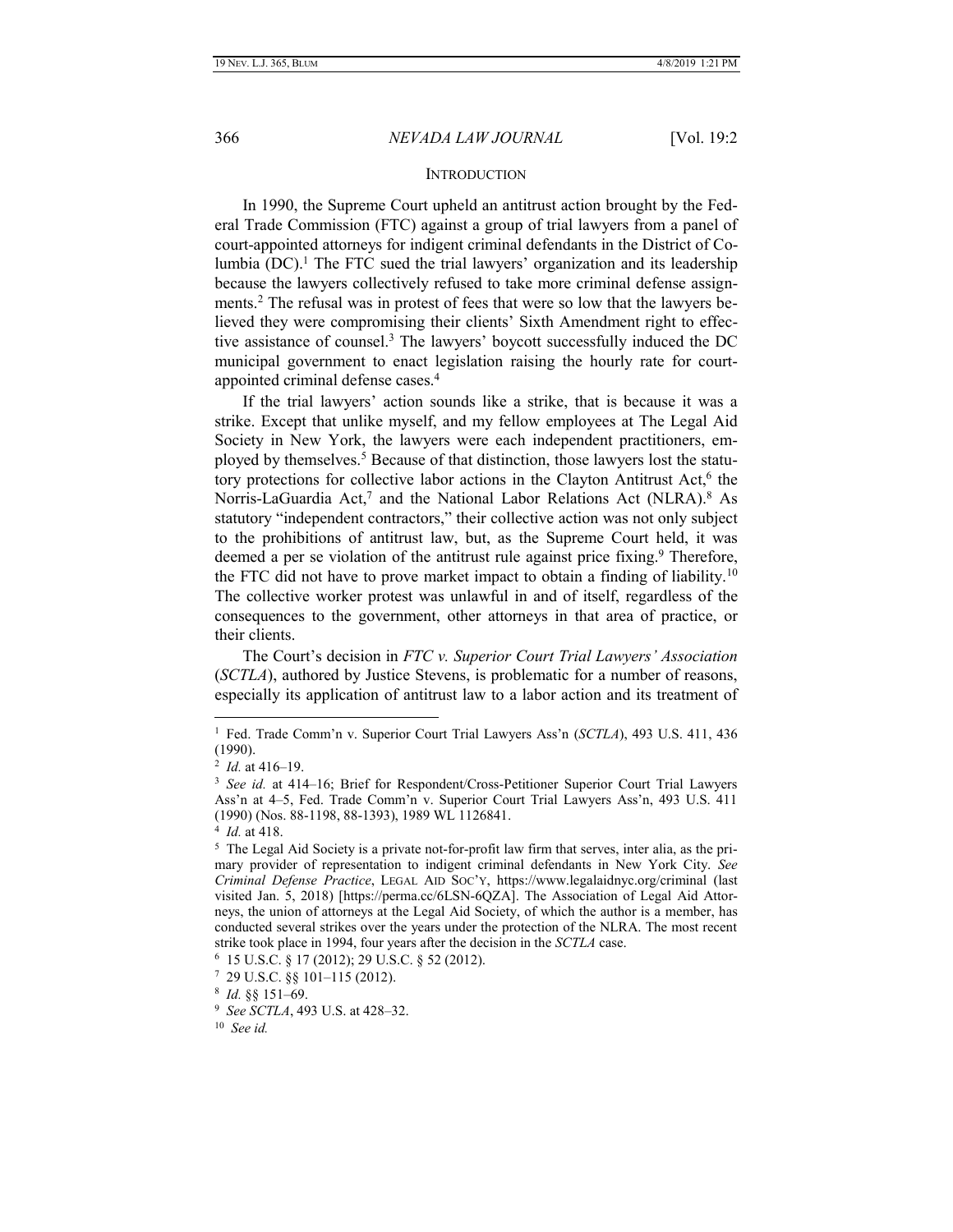the First Amendment.<sup>11</sup> In particular, the decision purports to distinguish *NAACP v. Claiborne Hardware*, <sup>12</sup> also written by Justice Stevens, on the grounds that the boycott in the *NAACP* case was selflessly aimed at helping others, while the boycott by the trial lawyers was to obtain higher fees for themselves. That supposed distinction fails to acknowledge that the civil rights boycotters in Claiborne, Mississippi, were seeking to advance their own economic opportunities, or that the boycotting lawyers were seeking to vindicate the constitutional rights of their clients.

In addition, since the DC municipal government was fixing the prices at issues, i.e., the attorneys' fees, one might ask how the lawyers' collective action was truly anti-competitive in a market sense. In particular, since the criminal defendants for whom the government was purchasing the service had no market power, the market allowed the government to set pay at a level that sufficient numbers of lawyers in the market for government-paid work might accept, without any market guarantee that the lawyers would necessarily provide their clients with constitutionally-adequate service. The market of lawyers looking for government-paid work had no capacity to correct that problem.

I will return to both of those points later,  $13$  but I want to examine another justification that the Court offered: that while petitioning the government to fix prices is constitutionally protected under the *Noerr* doctrine,<sup>14</sup> boycotting as a means of seeking better pay is itself unlawful for independent contractors, and, therefore, not protected by the First Amendment. In other words, for workers who are not deemed employees under labor law, collectively withholding labor to obtain better pay rates is an unlawful action per se under antitrust law, and therefore is not a protected form of expression under the First Amendment. Scholars have addressed why this reasoning is problematic under antitrust law and the First Amendment.<sup>15</sup> But the Court's reasoning is even more problematic under the Thirteenth Amendment.

This article focuses on how the Court's prohibition against the collective refusal to provide labor can be squared with the Thirteenth Amendment's prohibition against involuntary servitude. Specifically, the Supreme Court has re-

<sup>&</sup>lt;sup>11</sup> See Sanjukta M. Paul, *The Enduring Ambiguities of Antitrust Liability for Worker Collective Action*, 47 LOY. U. CHI. L.J. 969, 1043 (2016).

<sup>12</sup> NAACP v. Claiborne Hardware Co., 458 U.S. 886, 906 (1982) [hereinafter *NAACP*].

<sup>13</sup> *See infra* Part V.

<sup>14</sup> E. R.R. Pres. Conf. v. Noerr Motor Freight, Inc., 365 U.S. 127, 145 (1961); *see also* United Mine Workers of Am. v. Pennington, 381 U.S. 657, 667 (1965).

<sup>15</sup> *See* Paul, *supra* note 11, at 1043–48. The *SCTLA* Court's reasoning is reminiscent of the Supreme Court's First Amendment decision in *Giboney v. Empire Storage & Ice Co.*, 336 U.S. 490, 504 (1949), in which the Court upheld the use of state antitrust law to prohibit union picketing of wholesalers to induce them not to sell to nonunion retailers. The Court held that the First Amendment did not protect methods of expressive action that were violative of generally-applicable laws. *Id.* at 495. *Giboney* became the cornerstone of the Court's retreat from First Amendment protection of labor picketing. *See* Richard Blum, *Labor Picketing, the Right to Protest, and the Neoliberal First Amendment*, 42 N.Y.U. L. REV. & SOC. CHANGE 595, 604 (2019).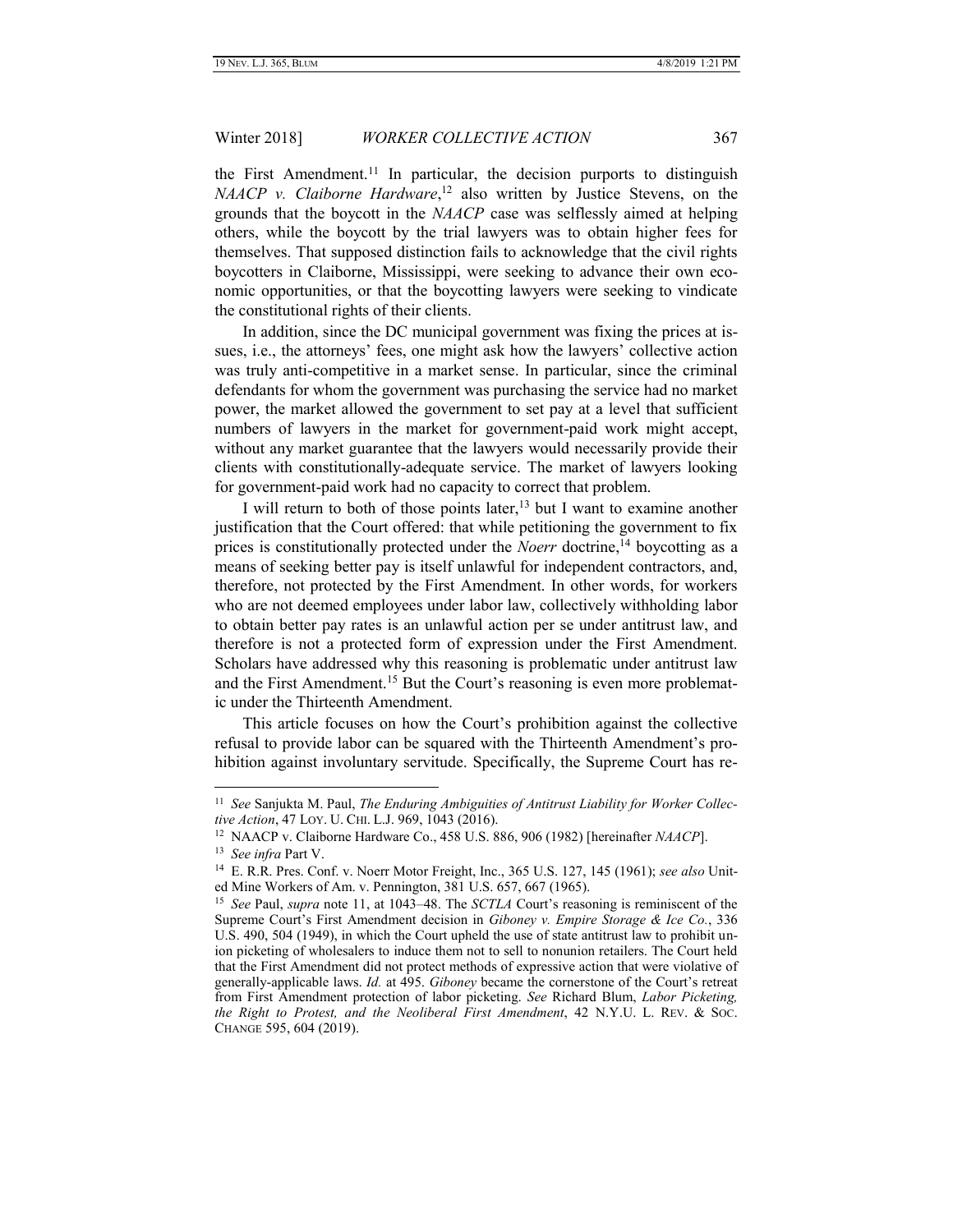peatedly ruled that quitting one's job is protected under the Thirteenth Amendment.<sup>16</sup> In addition, the Court has indicated that in the context of strikes, abandoning work individually or collectively is protected under the Thirteenth Amendment.<sup>17</sup> The principle is that a system of free labor requires that workers, whether acting alone or collectively, have the capacity to leave their jobs to create pressure on employers to respond to workers' complaints, needs, and demands. Not having the capacity to abandon a job leaves workers with no power to prevent the type of exploitation that is constitutionally constitutive of involuntary servitude.<sup>18</sup>

The core argument of this article is that if leaving a job due to unsatisfactory working conditions is protected, then deciding not to take the job in the first place must also be protected. If workers leaving a job collectively are protected, then workers collectively refusing to take jobs, the key constitutive act of a labor boycott by independent contractors, should also be protected. Since independent contractors are not understood as having employment, each job they undertake, even if it is for the same purchaser of labor, e.g., the government, is a new job. Thus, for independent contractors, a strike or boycott will normally take the form of refusing new job assignments, just as it did in the *SCTLA* case.

In the context of what is deemed employment, it would obviously violate the Thirteenth Amendment to declare it illegal, even criminal, for someone to reject a job offer. Enjoining a job applicant to accept the job or imposing fines or other penalties for turning it down would not be permitted by the Constitution. I do not know of any case vindicating the right to reject a job outside the immigration detention system, perhaps because the point is so obvious.<sup>19</sup> But this principle has deep Thirteenth Amendment roots in the striking down of anti-vagrancy laws used to try to re-enslave black workers in the aftermath of the Civil War and the enactment of the Thirteenth Amendment and in the collective protests of newly-freed black workers in the Deep South during the same time period. I argue here that the refusal of labor should be protected regardless of one's statutory status as an employee or prospective employee.

This article argues that what antitrust law calls an unlawful boycott of a buyer of labor can actually constitute constitutionally-protected activity under the Thirteenth Amendment, if the people engaging in the boycott are selling their own labor. These Thirteenth Amendment arguments to protect labor boycotts, regardless of statutory status, were not argued or addressed in the *SCTLA*

<sup>16</sup> Pollock v. Williams, 322 U.S. 4, 7–8 (1944); Bailey v. Alabama, 219 U.S. 219, 227 (1911).

<sup>17</sup> Int'l Union v. Wisconsin Emp't Relations Bd., 336 U.S. 245, 251 (1949), *overruled on other grounds by* Lodge 76, Int'l Ass'n of Machinists v. Wisconsin Emp't Relations Comm'n, 427 U.S. 132 (1976).

<sup>18</sup> *See infra* Parts III, V.

<sup>19</sup> *See, e.g.*, Menocal v. GEO Grp., Inc., 113 F. Supp. 3d 1125, 1131–33 (D. Colo. 2015) (denying motion to dismiss forced labor claims under the Trafficking Victims Protection Act against owner-operator of immigrant detention facility that allegedly required detainees to clean living areas under threat of solitary confinement).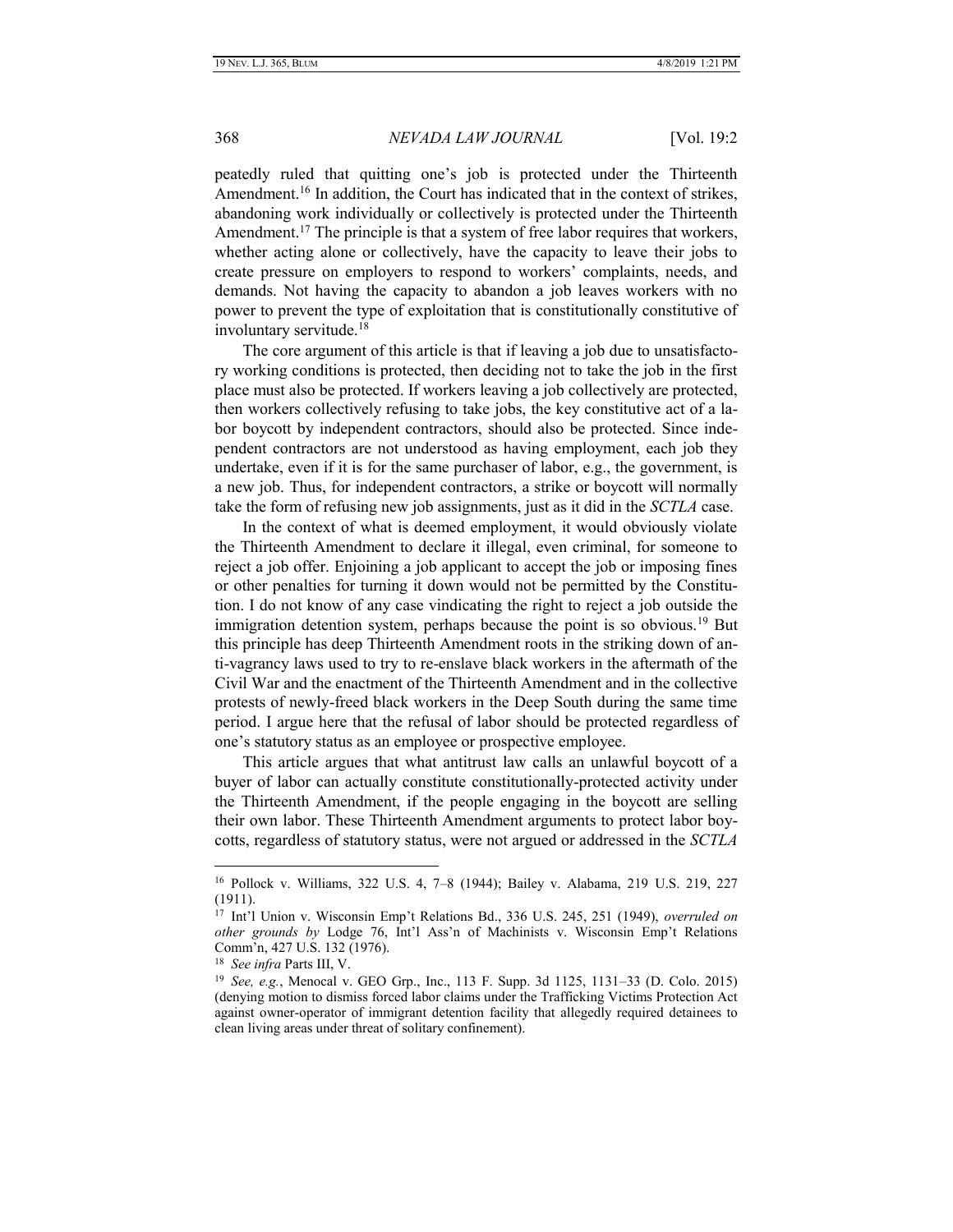decision.<sup>20</sup> However, they do implicate the Court's reasoning in a number of ways set forth below.

Part I of this article provides the context for the *SCTLA* decision by analyzing the decisional law that had developed prior to that case concerning the intersections of antitrust and labor law since the passage of the Norris-LaGuardia Act and the NLRA. Part II places the issue of independent contractor collective action in the context of today's disputes over classifying workers as employees or independent contractors, and the legal implications of such classification, with special focus on the gig economy and drivers. Part III argues for a right to refuse work, both individually and collectively, as grounded in the Thirteenth Amendment. Part IV takes a close look at the competing arguments in the *SCTLA* case to highlight the differences between a pure First Amendment defense of boycotting and a Thirteenth Amendment approach. Finally, Part V offers a critique of the *SCTLA* decision in light of the Thirteenth Amendment right to boycott.

# <span id="page-4-0"></span>I. THE COLLISION OF ANTITRUST LAW AND LABOR LAW BEFORE THE *SCTLA* **DECISION**

The Sherman Antitrust Act of 1890 declared combinations and conspiracies in restraint of interstate or foreign trade to be illegal.<sup>21</sup> In 1914, Congress enacted the Clayton Antitrust Act to both limit and extend the Sherman Act.<sup>22</sup> Of significance here, the Clayton Antitrust Act clarified that labor organizations are to be exempt from antitrust laws.<sup>23</sup> However, the Supreme Court hon-

<sup>20</sup> *See infra* Part IV.

<sup>&</sup>lt;sup>21</sup> Sherman Antitrust Act, 15 U.S.C.  $\S$ <sub>5</sub> 1–7 (2012). Violations of antitrust law are deemed a felony, punishable with fines up to \$100,000,000 for a corporation and \$1,000,000 for any other person, and/or with prison for up to 10 years. *Id.* §§ 1–3. Federal district courts have jurisdiction to issue equitable relief to prevent and restrain violations. *Id.* § 4. Treble damages for violations of antitrust law are also available. *Id.* § 15. The antitrust law also establishes the Federal Trade Commission (FTC) and empowers it to enforce the antitrust laws. *Id.*  §§ 41-58. That subchapter declares unfair competition in or affecting commerce to be unlawful, *id.* § 45(a)(1), and gives the FTC the authority to investigate violations and to prevent persons, partnerships, and corporations from engaging in unfair methods of competition in or affecting commerce. *Id.* § 45(a)(2). The FTC may issue complaints and, after hearings, cease and desist orders, *id.* § 45(b), which can be appealed to a United States court of appeals and to the Supreme Court. *Id.*  $\S$  45(c)–(k). When applied to worker boycotts, all of these sanctions are problematic under a Thirteenth-Amendment analysis, because they render constitutionally-protected activity unlawful and they are all intended to prevent and restrain workers from engaging in that activity. Other remedies for withholding labor under other laws, such as compensatory damages for breach of contract, lie beyond the scope of this article.

<sup>22</sup> *Id.* § 17; 29 U.S.C. § 52 (2012).

<sup>&</sup>lt;sup>23</sup> 15 U.S.C. § 17 reads:

The labor of a human being is not a commodity or article of commerce. Nothing contained in the antitrust laws shall be construed to forbid the existence and operation of labor, agricultural, or horticultural organizations, instituted for the purposes of mutual help, and not having capital stock or conducted for profit, or to forbid or restrain individual members of such organizations, from lawfully carrying out the legitimate objects thereof; nor shall such organizations, or the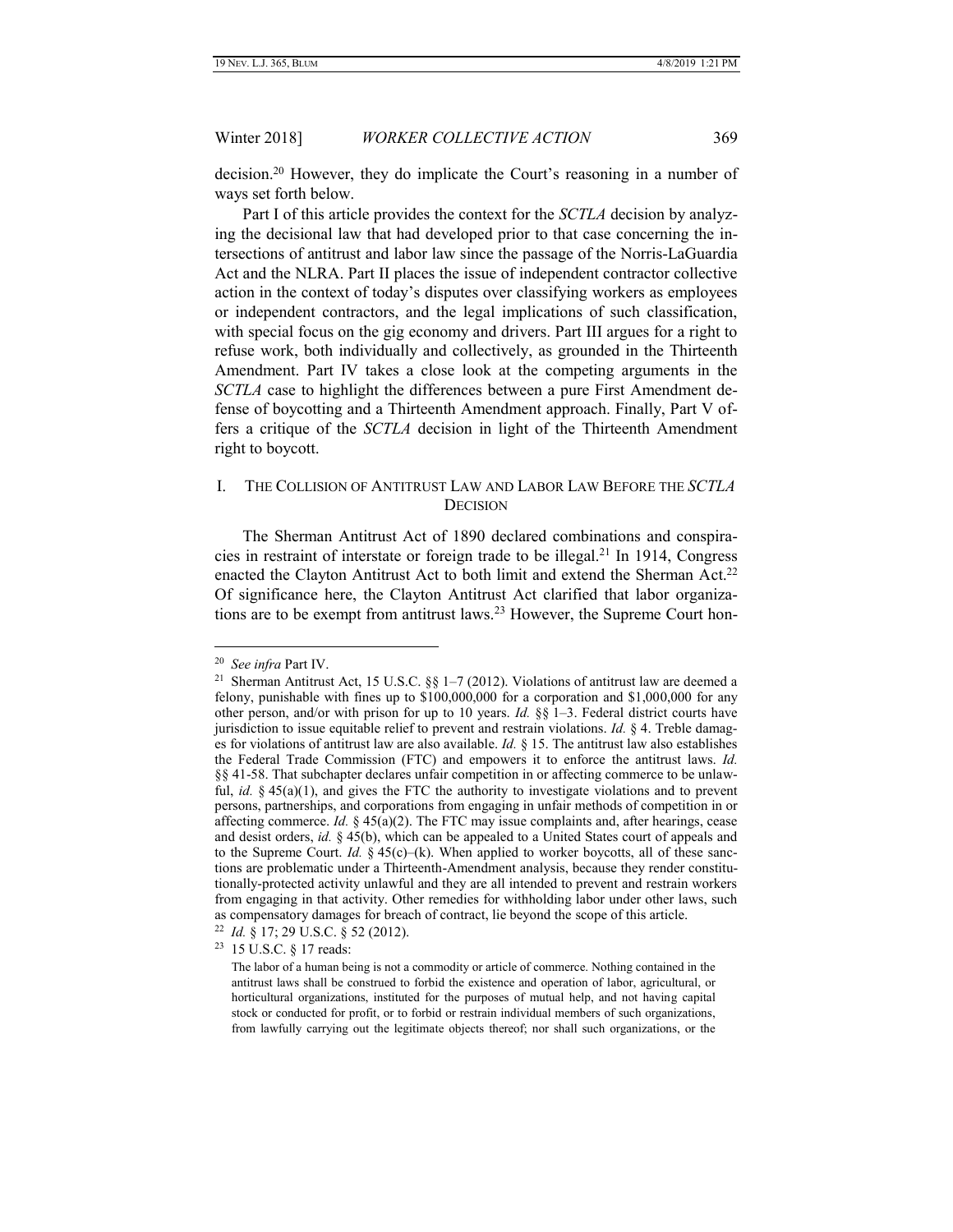ored that exemption more in the breach than in the observance.<sup>24</sup> Consequently, Congress, in enacting the Norris-LaGuardia Act, stripped federal courts of jurisdiction to enjoin activities arising from labor disputes.<sup>25</sup> In turn, the NLRA declared concerted activity by workers covered by the Act to be protected.<sup>26</sup>

In a series of decisions in the 1940s, the Supreme Court set forth the basic rules for applying the labor protections of the Clayton Act, the Norris-LaGuardia Act, and the NLRA to antitrust claims against labor unions. In *Apex Hosiery Co. v. Leader*, the Court struck down antitrust claims against a union for engaging in a sit-down strike.<sup>27</sup> The Court noted that the union was not being used by the industry to suppress competition or fix prices.<sup>28</sup> Rather, the union was seeking to compel the employer to accede to its labor demands by removing the employer's product from interstate commerce during the strike.<sup>29</sup> The Court concluded that the Sherman Act was not intended to reach every local factory strike stopping production and shipment of a product interstate.<sup>30</sup> Otherwise, practically every strike would bring within federal jurisdiction what are merely possible violations of local laws in the conduct of the strike.<sup>31</sup> Thus, the fact that the strike at issue involved violence did not bring it within the prohibitions of the antitrust law.<sup>32</sup>

In *United States v. Hutcheson*, <sup>33</sup> the Court rejected criminal antitrust charges against a union president whose union struck a business over a jurisdictional dispute with another union. Relying on the Norris-LaGuardia Act,<sup>34</sup> the Court

24 *See, e.g.*, Duplex Printing Press Co. v. Deering, 254 U.S. 443, 483–84 (1921).

25 29 U.S.C. § 107 (2012).

26 29 U.S.C. § 157 (2012).

27 Apex Hosiery Co. v. Leader, 310 U.S. 469 (1940).

29 *Id.*

members thereof, be held or construed to be illegal combinations or conspiracies in restraint of trade, under the antitrust laws.

<sup>15</sup> U.S.C. § 17 (2012).

This explicit exemption for labor organizations in the Clayton Act came in response to Supreme Court decisions applying the Sherman Act to union activity. *See, e.g.*, Gompers v. Bucks Stove & Range Co., 221 U.S. 418, 445 (1911); Loewe v. Lawlor, 208 U.S. 274, 308 (1908).

<sup>28</sup> *See id.* at 501.

<sup>30</sup> *Id.* at 512.

<sup>31</sup> *Id.* at 513.

<sup>32</sup> *See id.*; *see also* Milk Wagon Driver's Union v. Lake Valley Farm Prods., Inc., 311 U.S. 91 (1940) (applying the Norris-LaGuardia Act to deny federal court jurisdiction to issue injunction against action of union in labor dispute); New Negro All. v. Sanitary Grocery Co., 303 U.S. 552 (1938).

<sup>33</sup> United States v. Hutcheson, 312 U.S. 219 (1941). For an analysis of the significance of the Apex Hosiery decision, see Paul, *supra* note 11, at 1024–27.

<sup>34</sup> *Hutcheson*, 312 U.S. at 227. The Court noted in passing and without explanation that "Concededly an injunction either at the suit of the Government or of the employer could not issue." *Id.* Presumably, this concession is due to the Norris-LaGuardia Act's removal of federal court jurisdiction to issue such injunctions. *See* 29 U.S.C. § 107 (2012). For a critique of this move to rely exclusively on the Norris-LaGuardia Act and not on an interpretation of the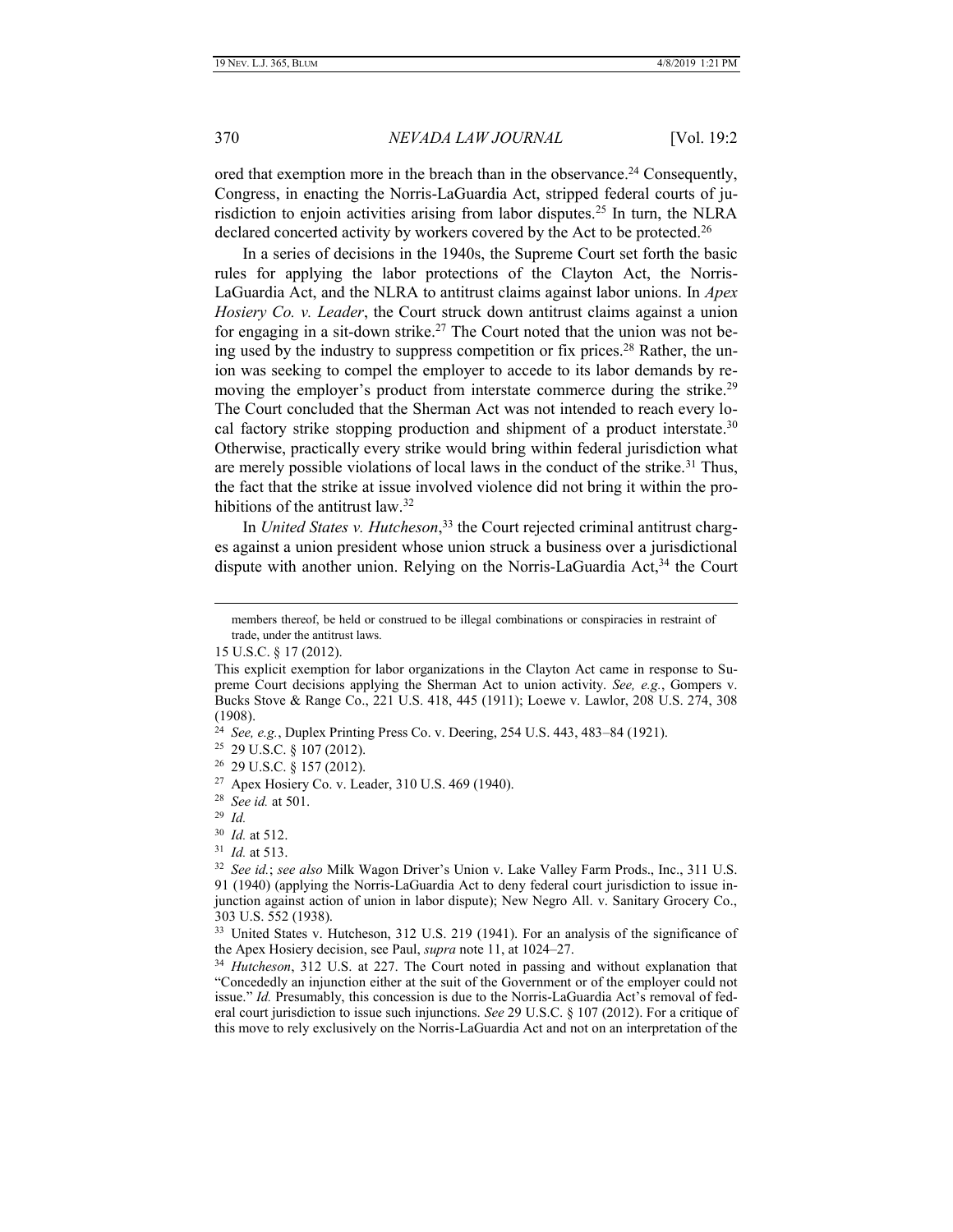ruled that the use of "conventional, peaceful activities by a union in controversy with a rival union over certain jobs" did not constitute a violation of the antitrust laws.<sup>35</sup> The *Hutcheson* Court set forth these basic principles in applying labor protections to antitrust claims: "So long as a union acts in its self-interest and does not combine with non-labor groups," it has not violated the antitrust  $laws.<sup>36</sup>$ 

The Supreme Court next applied the labor exemption to protect workers' rights to collectively refuse work. In *Hunt v. Crumboch*, <sup>37</sup> the Court held that "[i]t is not a violation of the Sherman Act for laborers in combination to refuse to work. They can sell or not sell their labor as they please, and upon such terms and conditions as they choose, without infringing the Anti-trust laws."<sup>38</sup> A union had refused to provide workers to an employer that it blamed for killing a union member.<sup>39</sup> Citing the Clayton Act and the Norris-LaGuardia Act, the Court made it clear that:

A worker is privileged under congressional enactments, acting either alone or in concert with his fellow workers, to associate or to decline to associate with other workers, to accept, refuse to accept, or to terminate a relationship of employment, and his labor is not to be treated as "a commodity or article of commerce."<sup>40</sup>

Thus, workers are insulated from antitrust liability, even when collectively refusing to accept work from a given employer, if their actions are protected by the labor laws.

In applying labor law protections to antitrust law, the Court distinguished between labor disputes involving employees from those involving independent contractors. In *Columbia River Packers Ass'n v. Hinton*, <sup>41</sup> the Court withheld labor law protections from a union of fishermen who refused to sell fish to nonunion canneries, because the fishermen were independent contractors and not

Sherman Act itself, and of the implications of that move, see Paul, *supra* note 11, at 1027– 33.

<sup>35</sup> *Hutcheson*, 312 U.S. at 227.

<sup>&</sup>lt;sup>36</sup> *Id.* at 232. Unions lose their immunity from antitrust law when they "aid nonlabor groups to create business monopolies and to control the marketing of goods and services." Allen Bradley Co. v. Local 3, 325 U.S. 797, 808 (1945). In short, unions are protected only when engaged in what the Court would recognize as a proper labor dispute and not in collusion with an employer or group of employers to enhance their competitive standing for reasons not directly related to claims concerning the terms and conditions of employment. So, a union cannot serve as a stalking horse for an employer in knocking out competition for the sake of profit. Although this principle derives directly from the language of the labor laws, it also resonates with the distinction set forth in the Clayton Act between labor and commodities. When a union is acting to advance traditional labor interests, its actions are exempt from antitrust prohibitions, but when a union is acting as a player in the market for commodities, it loses its protections.

<sup>37</sup> Hunt v. Crumboch, 325 US. 821 (1945).

<sup>38</sup> *Id.* at 824 (citing Apex Hosiery Co. v. Leader, 310 U.S. 469, 502–03 (1940)). 39 *Id.*

<sup>40</sup> *Id.* (quoting 15 U.S.C. § 17 (2012)).

<sup>41</sup> Columbia River Packers Ass'n, Inc. v. Hinton, 315 U.S. 143 (1942).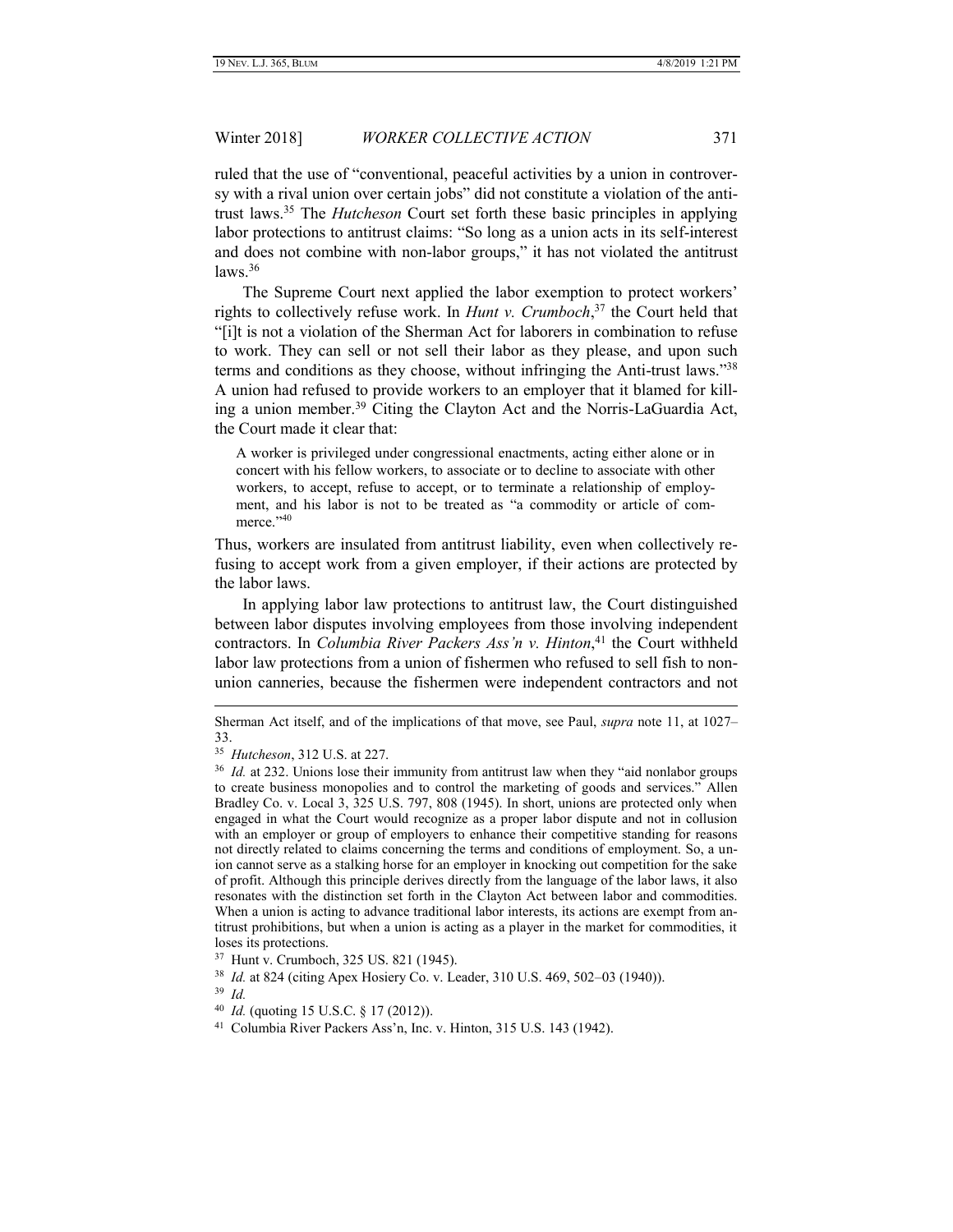employees of anyone.<sup>42</sup> The Court acknowledged that an employer-employee relationship is not required for workers to enjoy the labor antitrust exemption.<sup>43</sup> For example, the labor dispute could concern an employer's refusal to hire a set of workers.<sup>44</sup> But, the statutory term "labor dispute" does not protect "controversies upon which the employer-employee relationship has no bearing."<sup>45</sup> As a matter of statutory construction, independent contractors under labor law were left subject to the prohibitions of the antitrust laws when they joined together to engage in collective bargaining and to protect the standards that they bargain for.<sup>46</sup> Thus, the Court resolved the tension between antitrust law and labor law by reading the labor laws as creating statutory exemptions from the antitrust law.

Sanjukta Paul has argued that by exempting those protected by labor statutes, the Court did not reject its earlier understanding that the antitrust law applies to collective worker action.<sup>47</sup> As a result, workers not covered by the labor laws remained unprotected when engaging in collective action to advance their interests as workers. Moreover, relying on statutory interpretation alone, none of these decisions applying labor law to antitrust law addressed whether the Thirteenth Amendment itself ever protects the collective withholding of labor, including the refusal to accept work.

# <span id="page-7-0"></span>II. SIGNIFICANCE OF THE ISSUE: THE FISSURED WORKPLACE AND THE GIG ECONOMY

# <span id="page-7-1"></span>*A. Employees v. Independent Contractors: Statutory Lines and Their Consequences*

The Supreme Court's decision to define the labor exemption from antitrust law according to coverage under the nation's principal labor statutes, has serious implications for today's workers. Employers often deem workers to be "independent contractors," rather than employees of the entities that set the terms and conditions of their labor.<sup>48</sup> Courts must frequently adjudicate whether

<sup>&</sup>lt;sup>42</sup> *Id.* at 145–46. The decision's reliance on the fact that the fishermen were engaged in selling a product, fish, could have allowed the Court to distinguish this case as one concerning a commodity and not labor. But the Court did not take that bait.

<sup>43</sup> *Id.* at 146.

<sup>44</sup> *See id.* at 145.

<sup>45</sup> *Id.*

<sup>&</sup>lt;sup>46</sup> The circuit courts of appeals have applied this principle on various occasions to people selling their own labor. *See, e.g.*, San Juan Racing Ass'n, Inc. v. Asociacion de Jinetes de Puerto Rico, Inc., 590 F.2d 31 (1st Cir. 1979) (applying to jockeys); Conley Motor Express, Inc. v. Russell, 500 F.2d 124 (3rd Cir. 1974) (applying to steel haulers); Taylor v. Local 7, Int'l Union of Journeymen Horseshoers, 353 F.2d 593 (4th Cir. 1965) (applying to horseshoers).

<sup>47</sup> Paul, *supra* note 11, at 1027.

<sup>48</sup> *See generally* Marc Linder, *Dependent and Independent Contractors in Recent U.S. Labor Law: An Ambiguous Dichotomy Rooted in Simulated Statutory Purposelessness*, 21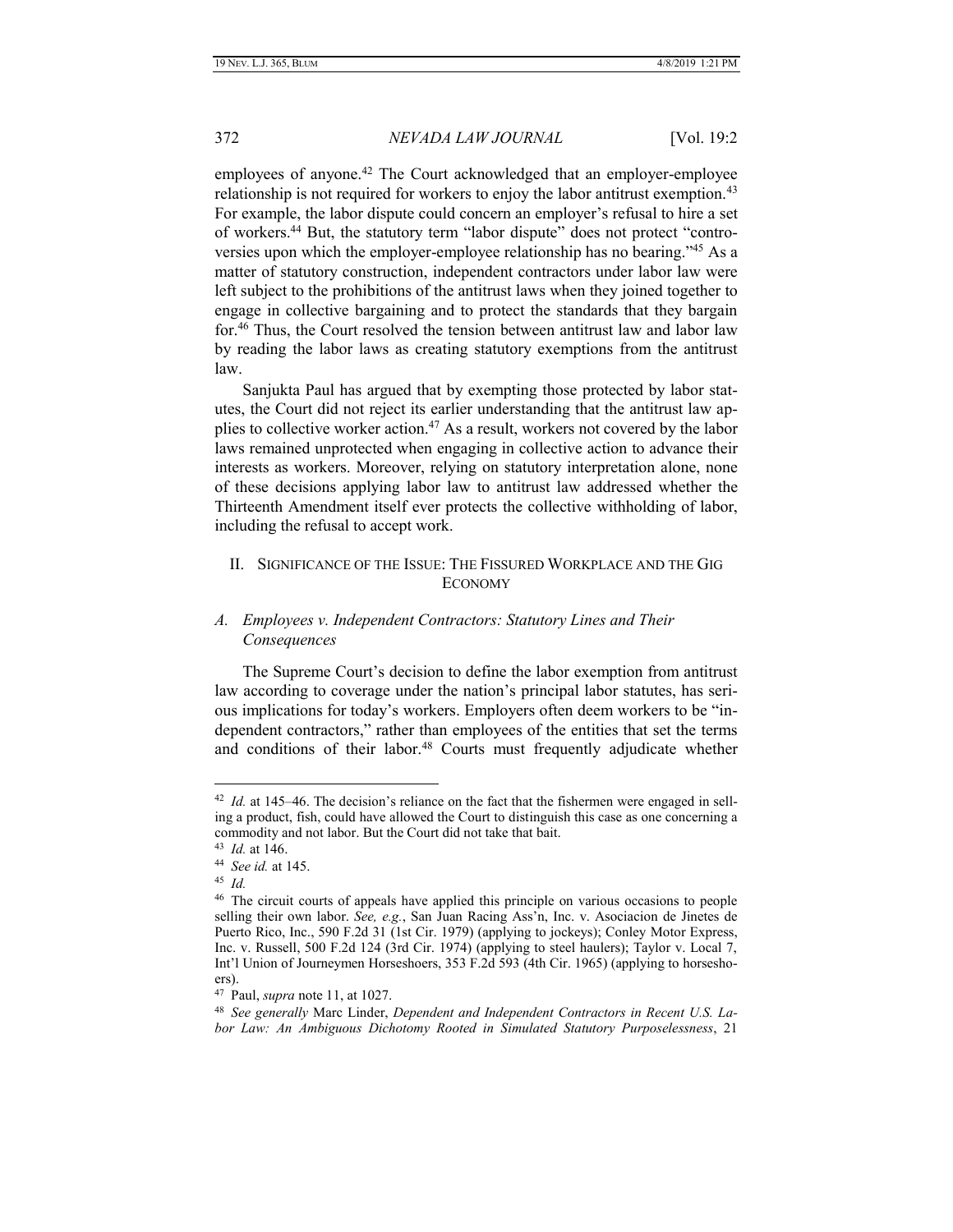# Winter 2018] *WORKER COLLECTIVE ACTION* 373

workers are misclassified as independent contractors under any of a variety of federal and state labor laws, including the NLRA. <sup>49</sup> The stakes in these disputes are high, particularly when NLRA coverage is at issue.<sup>50</sup> As discussed above, if workers are found not to be employees under the NLRA, their collective activities not only lose the protection of the NLRA, but also become subject to the strictures of antitrust law.

Yet, significant disputes have arisen on how to determine employee status under the NLRA, which applies common law agency principles.<sup>51</sup> For example, the DC Circuit recently reaffirmed its previous rejection of the National Labor Relations Board's (NLRB) approach to evaluating employee status under the NLRA.<sup>52</sup> That dispute centers on whether entrepreneurial opportunity should be the focus of the inquiry.<sup>53</sup> More recently, the Board overruled its *FedEx* deci-

(A) that the worker is free from the control and direction of the [hiring entity in the performance

of the work]; (B) that the worker performs work that is outside the usual course of the hiring entity's business; and (C) that the worker is customarily engaged in an independently established trade, occupation, or business of the same nature as the work performed for the hiring entity.

Dynamex Operations W., Inc. v. Superior Court of L.A. Cty., 416 P.3d 1, 7 (Cal. 2018). However, this approach to state wage laws is distinct from the test adopted by the NLRB or courts applying the NLRA.

51 *See* NLRB v. United Ins. Co., 390 U.S. 254 (1968).

<sup>53</sup> The factors to be considered under the common law can be found in the Restatement (Second) of Agency § 220:

In determining whether one acting for another is a servant or an independent contractor, the following matters of fact, among others, are considered:

(a) the extent of control which, by the agreement, the master may exercise over the details of the work;

COMP. LAB. L. & POL'Y J. 187 (1999); Julia Tomassetti, *From Hierarchies to Markets: Fed-Ex Drivers and the Work Contract as Institutional Marker*, 19 LEWIS & CLARK L. REV. 1083 (2015); Noah D. Zatz, *Beyond Misclassification: Tackling the Independent Contractor Problem Without Redefining Employment*, 26 A.B.A. J. LAB. & EMP. L. 279 (2011).

<sup>49</sup> *See, e.g.*, Nationwide Mut. Ins. Co. v. Darden, 503 U.S. 318 (1992) (applying common law principles to determine if insurance agent was an employee under ERISA); NLRB v. United Ins. Co., 390 U.S. 254 (1968) (applying common law agency test to determine employee status under the NLRA); *see generally* THE DEVELOPING LABOR LAW: THE BOARD, THE COURTS, AND THE NATIONAL LABOR RELATIONS ACT ch. 27.III.C.2.e (7th ed. 2017) (reviewing cases determining employee versus independent contractor status under the NLRA).

<sup>&</sup>lt;sup>50</sup> The Fair Labor Standards Act (FLSA) defines "employ" to include "to suffer or permit to work," using a much broader standard to determine if someone is an employee under wage and hour laws and other provisions of that act. 29 U.S.C. § 203(g) (2012); *see also* United States v. Rosenwasser, 323 U.S. 360, 362–63 (1945). The recent California Supreme Court decision in *Dynamex Operations West, Inc. v. Superior Court of L.A. Cty.*, provided that under California's wage orders, a worker can only be deemed an independent contractor if the company can demonstrate:

<sup>52</sup> FedEx Home Delivery v. NLRB, 849 F.3d 1123 (D.C. Cir. 2017) (confirming the approach taken in FedEx Home Delivery v. NLRB., 563 F.3d 492 (D.C. Cir. 2009) (*FedEx 1*), which focused the common law determination of employee versus independent contractor status on entrepreneurial opportunity and rejecting the NLRB's approach in *FedEx Home Delivery*, 361 N.L.R.B. 55 (2014), which equally considered all common law factors).

<sup>(</sup>b) whether or not the one employed is engaged in a distinct occupation or business;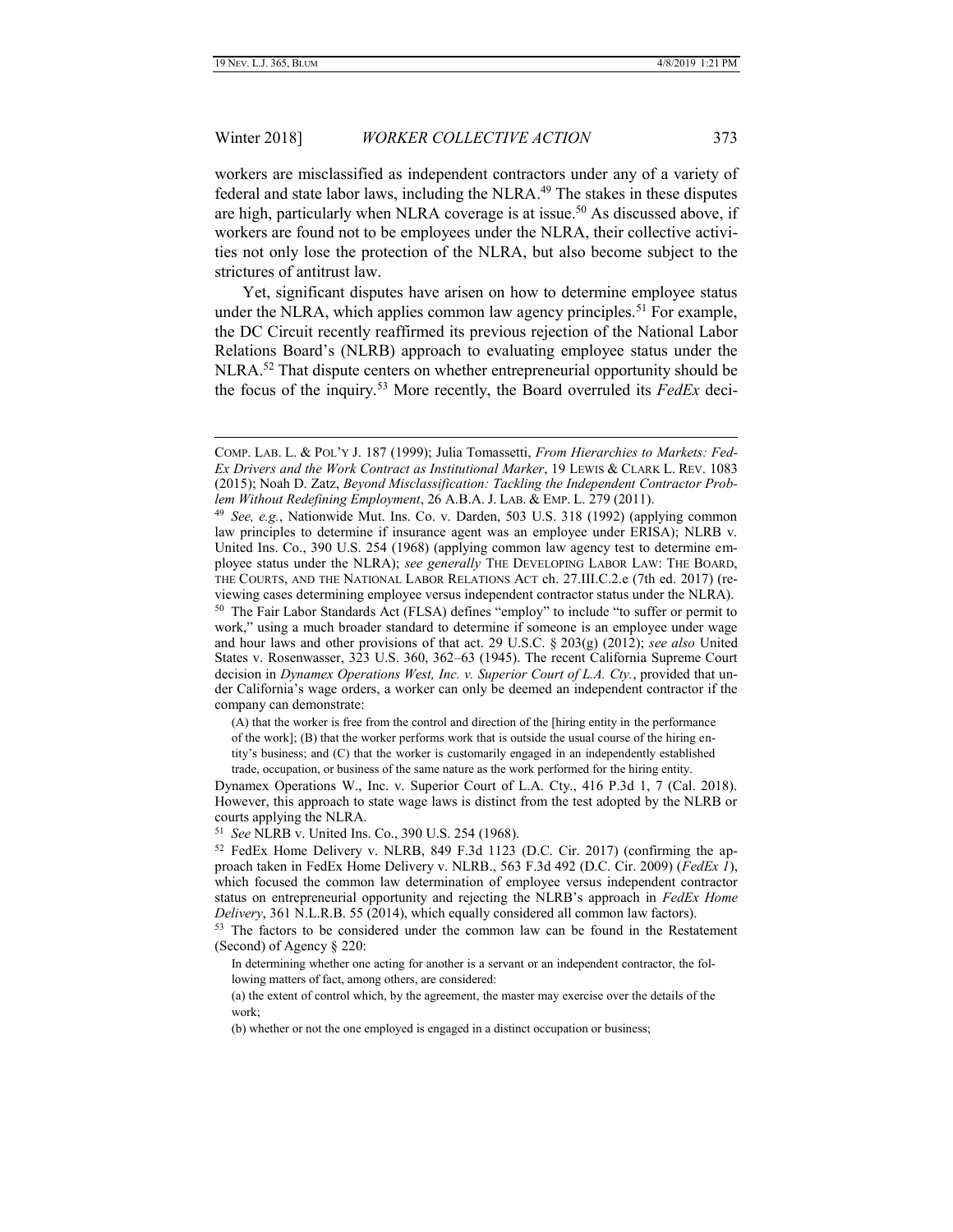sion, holding that that decision overemphasized the right to control factors relating to economic dependence and diminished the significance of entrepreneurial opportunity.<sup>54</sup> As a consequence of such disputes and the resulting uncertainty, without engaging in lengthy and costly litigation, workers may not know if their collective actions are protected by labor law or prohibited by antitrust law.

The Supreme Court's treatment of independent contractors under antitrust law holds particular significance in today's fissured workplace.<sup>55</sup> Through methods such as subcontracting,<sup>56</sup> franchising,<sup>57</sup> and spinning off segments of supply chains,<sup>58</sup> many businesses have, over the last decades, externalized aspects of their operations that they consider to lie outside their core functions. In doing so, these businesses have distanced themselves from the workforce that once clearly consisted of direct employees. In some instances, businesses have structured or restructured their relationships with workers to classify or reclassify them as independent contractors and not employees, allowing them to avoid responsibility or liability under labor laws. For example, FedEx treats the drivers who deliver for the company as independent contractors.<sup>59</sup> As business-

(i) whether or not the parties believe they are creating the relation of master and servant; and

(j) whether the principal is or is not in the business.

Restatement (Second) of Agency § 220(2) (AM. LAW INST. 1958). In addition, the Board has stated that it considers, "as one factor among the others, whether putative contractors have 'significant entrepreneurial opportunity for gain or loss.' " *FedEx Home Delivery*, 361 N.L.R.B. 55 at 612 (2014). Related to that question, "the Board has assessed whether purported contractors have the ability to work for other companies, can hire their own employees, and have a proprietary interest in their work." *Id.* (citations omitted).

<sup>(</sup>c) the kind of occupation, with reference to whether, in the locality, the work is usually done under the direction of the employer or by a specialist without supervision;

<sup>(</sup>d) the skill required in the particular occupation;

<sup>(</sup>e) whether the employer or the workman supplies the instrumentalities, tools, and the place of work for the person doing the work;

<sup>(</sup>f) the length of time for which the person is employed;

<sup>(</sup>g) the method of payment, whether by the time or by the job;

<sup>(</sup>h) whether or not the work is part of the regular business of the employer;

<sup>54</sup> SuperShuttle DFW, Inc., 367 N.L.R.B. 75, 7–12 (2019).

<sup>55</sup> *See generally* DAVID WEIL, THE FISSURED WORKPLACE: WHY WORK BECAME SO BAD FOR SO MANY AND WHAT CAN BE DONE TO IMPROVE IT (2014).

<sup>56</sup> *Id.* at 99–121.

<sup>57</sup> *Id.* at 122–58.

<sup>58</sup> *Id.* at 159–77.

<sup>59</sup> *Id.* at 161–62. As noted above, this classification has been the subject of an ongoing dispute between the company, on the one hand, and the National Labor Relations Board (NLRB) and drivers in various parts of the country, on the other. *Compare* FedEx Home Delivery v. NLRB, 849 F.3d 1123, 1126 (D.C. Cir. 2017), *with* Craig v. FedEx Ground Package System, Inc., 335 P.3d 66, 72 (Kan. 2014) (rejecting the D.C. Circuit's approach in *FedEx I* and finding FedEx drivers to be employees under state wage statute using common law right-to-control analysis), Slayman v. FedEx Ground Package Sys., Inc. 765 F.3d 1033 (9th Cir. 2014) (finding FedEx drivers to be employees under both the right-to-control and economic-realities tests), and Alexander v. FedEx Ground Package Sys., Inc., 765 F.3d 981, 997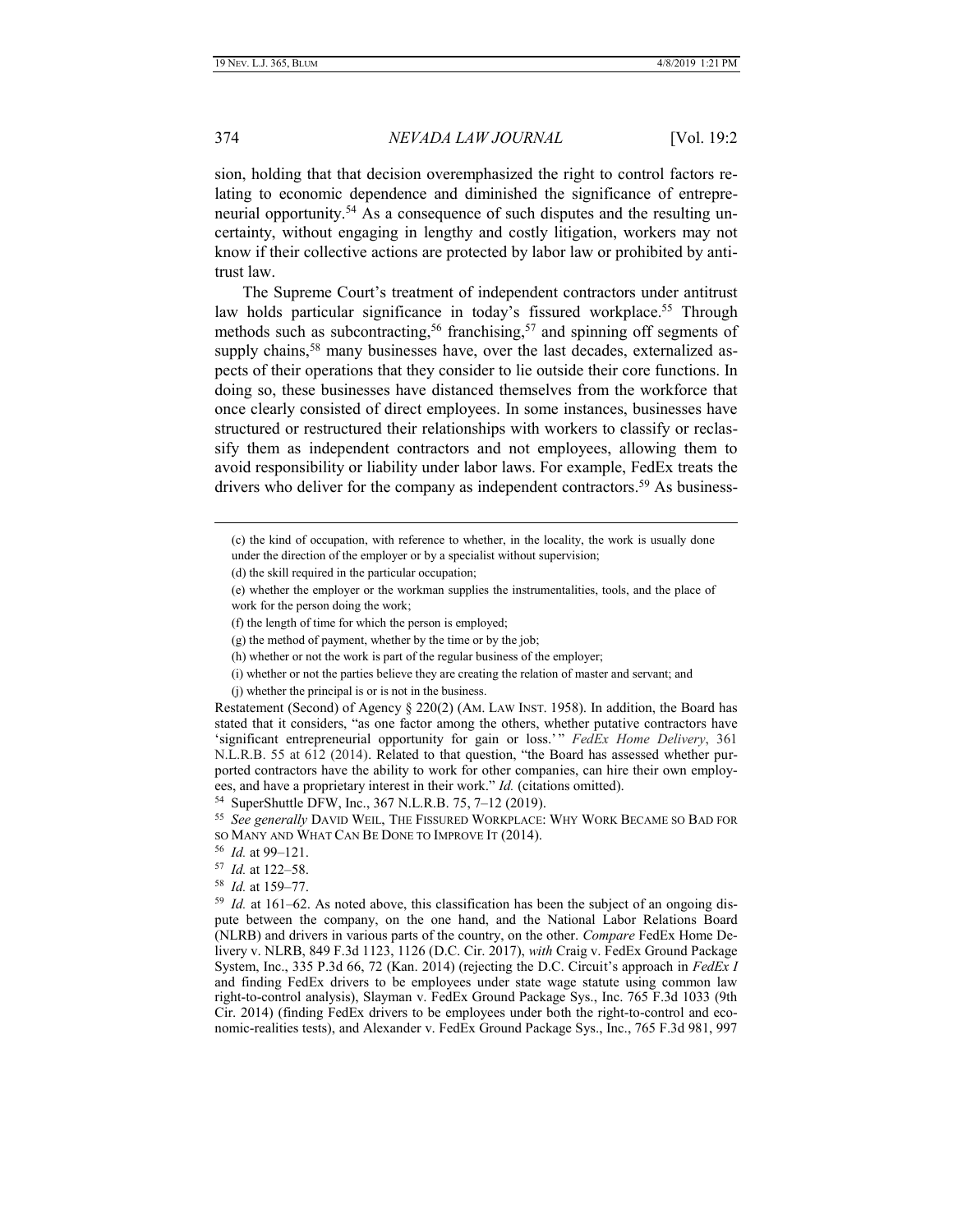es have restructured their relationships with their workforces to externalize responsibility for labor conditions and avoid labor laws, a range of low-wage workers have been deemed to be independent contractors. Sometimes, these independent contractors work directly for the principal business and sometimes they work through a labor subcontractor—generally under worse (and often unlawful) conditions than employees. Examples include supermarket delivery workers,  $60$  taxi drivers,  $61$  and port truck drivers.  $62$ 

In some instances, workers have not challenged their classification as independent contractors, but have engaged in collective protest nonetheless. For example, yellow-cab drivers in New York City, whose rates are set by a city agency, have been deemed independent contractors. The New York Taxi Workers' Alliance (NYTWA), whose national body is an affiliate of the international AFL-CIO,<sup>63</sup> has, in the past, organized strikes by yellow cab drivers in New York City to put pressure on the municipal agency that sets rates and closely regulates the industry.<sup>64</sup>

At the same time, there is considerable ongoing litigation over the correct labor-law classification of drivers who receive their jobs through franchises and marketplace applications,  $65$  such as Uber and Lyft drivers.  $66$  Without waiting

61 *Id.* at 140–41.

<sup>(9</sup>th Cir. 2014) (finding FedEx drivers to be employees under state wage statutes applying common law right-to-control analysis). For a catalog of cases concerning the employee or independent contractor status of FedEx drivers, see Tomassetti, *supra* note 48, at 1089, n.26– 29.

<sup>&</sup>lt;sup>60</sup> IMMANUEL NESS, IMMIGRANTS, UNIONS, AND THE NEW U.S. LABOR MARKET 102-10 (2005).

 $^{62}$  Ruth Milkman, L.A. Story: Immigrant Workers and the Future of the U.S. Labor MOVEMENT 177–78 (2006). Recently, port truck drivers and warehouse workers struck in Los Angeles and Long Beach to protest their classification as independent contractors. *See* Samantha Masunaga, *L.A. and Long Beach Port Truckers and Warehouse Workers Begin Strike*, L.A. TIMES (Oct. 1, 2018, 12:00 PM), http://www.latimes.com/business/la-fi-port-truc kers-strike-20181001-story.html [https://perma.cc/3YQL-TSQ5]. Home health aides have also been treated as independent contractors. EILEEN BORIS & JENNIFER KLEIN, CARING FOR AMERICA: HOME HEALTH WORKERS IN THE SHADOW OF THE WELFARE STATE 132–33 (2012). However, both aggressive labor political activism and the situation of these workers in the welfare state have resulted in many states deeming them to be employees, whether of private agencies, the state itself, and/or consumers. *Id.* at 133–34, 141–42, 166, 194–95.

<sup>63</sup> *See Mission & History*, N.Y. TAXI WORKERS ALLIANCE, http://www.nytwa.org/mission-an d-history/ [https://perma.cc/6TEF-WFQL] (last visited Oct. 29, 2018) (chronicling history of the New York Taxi Workers Alliance and its charter to build the National Taxi Worker Alliance, the first AFL-CIO charter for a union of independent contractors).

<sup>64</sup> *See Victories: A Few Brief Highlights*, N.Y. TAXI WORKERS ALLIANCE, http://www.nytw a.org/victories/ [https://perma.cc/VKU2-ANE7] (last visited Oct. 29, 2018) (providing chronology of activities, including two strikes against municipal agency rules).

<sup>65</sup> *See, e.g.*, Saleem v. Corp. Transp. Grp., Ltd., 854 F.3d 131, 149 (2d Cir. 2017) (holding that black drivers who received their work through a particular franchisor were independent contractors under the FLSA); *see also* Lawson v. Grubhub, Inc., 302 F. Supp. 3d 1071, 1093 (N.D. Ca. 2018) (finding that a Grubhub delivery driver is an independent contractor under California wage law); *but see* Dynamex Operations W., Inc. v. Superior Court of L.A. Cty.,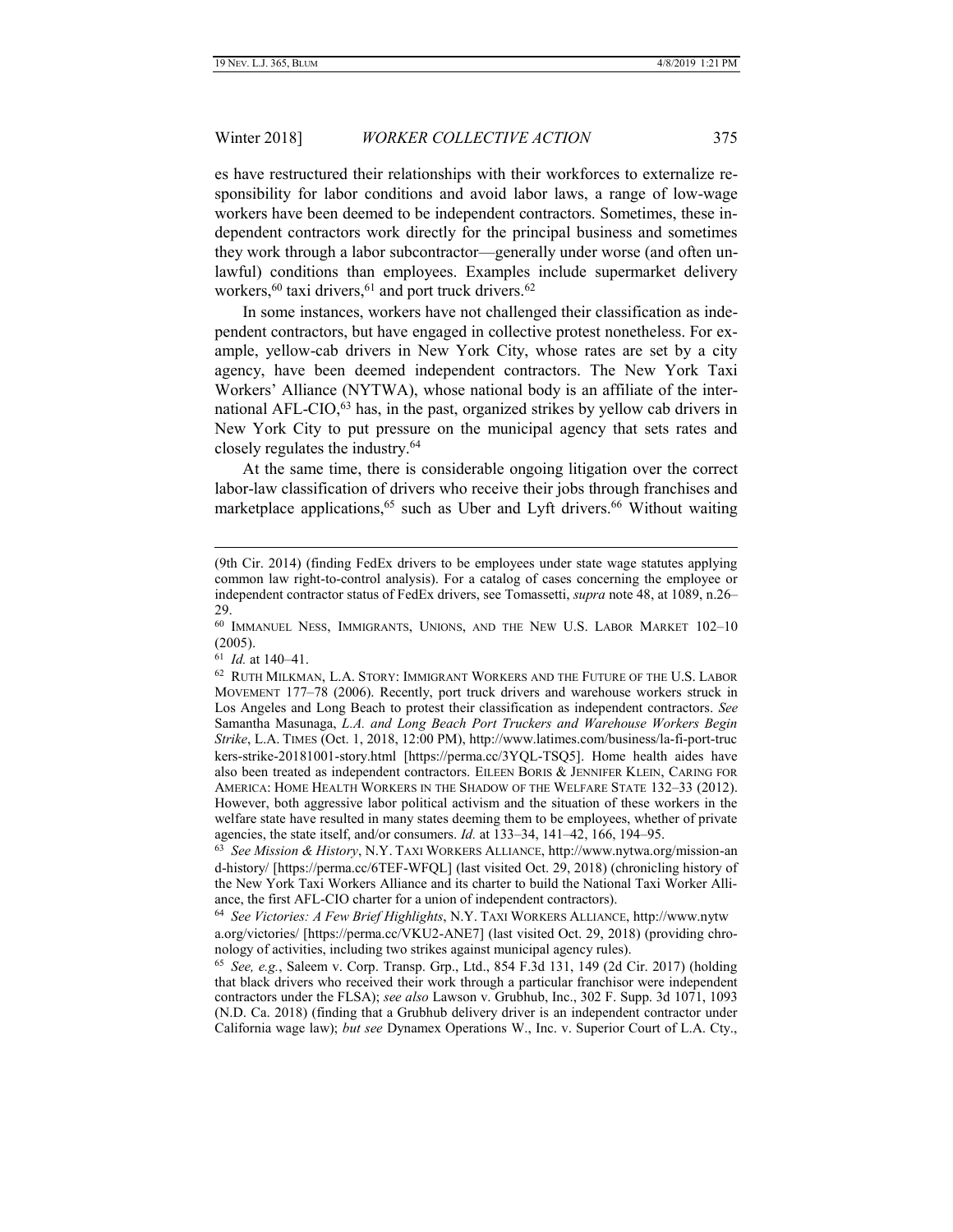for those questions to be resolved, the City of Seattle enacted legislation to allow drivers who obtain their work through these companies to collectively bargain without running afoul of antitrust law.<sup>67</sup> However, the Chamber of Commerce has successfully stopped the law from being implemented on the grounds that it does not fall within the exception to antitrust law for anticompetitive actions by states to further the public interest.<sup>68</sup> As perverse as it may seem, without the protections of the city law, Uber drivers would be at risk of antitrust prosecution if they attempted to act collectively to pressure Uber to improve the terms and conditions of their work, $69$  and they were adjudicated not to be employees of Uber under the NLRA.<sup>70</sup>

Despite the high stakes involved, the unsettled state of these disputes over statutory lines leaves both businesses and workers unsure of their rights under both labor and antitrust law. Yet, in all of these examples, the individual seller of labor has little or no bargaining power against the entities that purchase or regulate their labor, regardless of how labor law classifies them.<sup>71</sup> However, as

67 Parker v. Brown, 317 U.S. 341, 350–51 (1943) (holding that federal-antitrust law does not prohibit states from legislating arrangements in the public interest that would otherwise violate antitrust law if established by private contract, combination, or conspiracy).

<sup>416</sup> P.3d 1 (Cal. 2018) (establishing different test for determining employee status under California wage laws).

<sup>66</sup> *See, e.g.*, N.Y. Unemployment Insurance Appeal Board (No. 596722) (July 12, 2018); *see also* Omri Ben-Shahar, *Are Uber Drivers Employees? The Answer Will Shape the Sharing Economy*, FORBES (Nov. 15, 2017, 11:24 AM), https://www.forbes.com/sites/omribenshahar/ 2017/11/15/are-uber-drivers-employees-the-answer-will-shape-the-sharing-economy/#552bc 0cd5e55 [https://perma.cc/7NLR-RPFV]; Megan Geuss, *Uber Drivers are Employees, California Labor Commission Ruling Suggests*, ARS TECHNICA (June 17, 2015, 12:55 PM), https://arstechnica.com/information-technology/2015/06/uber-drivers-are-employees-califor nia-labor-commission-rules/ [https://perma.cc/E8X8-EFE4]; Dan Rivoli, *N.Y. Judge Grants Uber Drivers Employee Status*, N.Y. DAILY NEWS (June 13, 2017), http://www.nydailynews .com/new-york/n-y-judge-grants-uber-drivers-employee-status-article-1.3245310 [https://per ma.cc/3SGB-CYPZ].

<sup>68</sup> *See* Chamber of Commerce of the United States v. City of Seattle, 890 F.3d 769, 795 (9th Cir. 2018).

<sup>69</sup> *See generally* Sanjukta M. Paul, *Uber as For-Profit Hiring Hall: A Price-Fixing Paradox and its Implications*, 38 BERKELEY J. EMP. & LAB. L. 233 (2017) (accusing Uber of trying to use antitrust law against collective bargaining to create a reverse hiring hall, one in which the company can set standards for its benefits, but the workers cannot do so).

<sup>70</sup> *See generally* Seth D. Harris & Alan B. Krueger, *A Proposal for Modernizing Labor Laws for Twenty-First Century Work: The "Independent Worker*,*"* HAMILTON PROJECT (Dec. 2015), http://www.hamiltonproject.org/assets/files/modernizing\_labor\_laws\_for\_twenty\_firs t century work krueger harris.pdf [https://perma.cc/DHS6-DFB3]. Harris and Krueger have proposed a new legal category, independent worker, to capture what they describe as the triangular relationship among gig economy workers, their customers (passengers, for example), and the "intermediaries" who connect them (Uber or Lyft, for example). The authors cite antitrust law protection for collective action as one motivation for creating this third category.

<sup>&</sup>lt;sup>71</sup> My argument here is not directed at where the statutory line should be drawn, though I would favor a much more expansive standard for employee status than the DC Circuit. The argument here is that, no matter where Congress, the courts, and the Board draw the relevant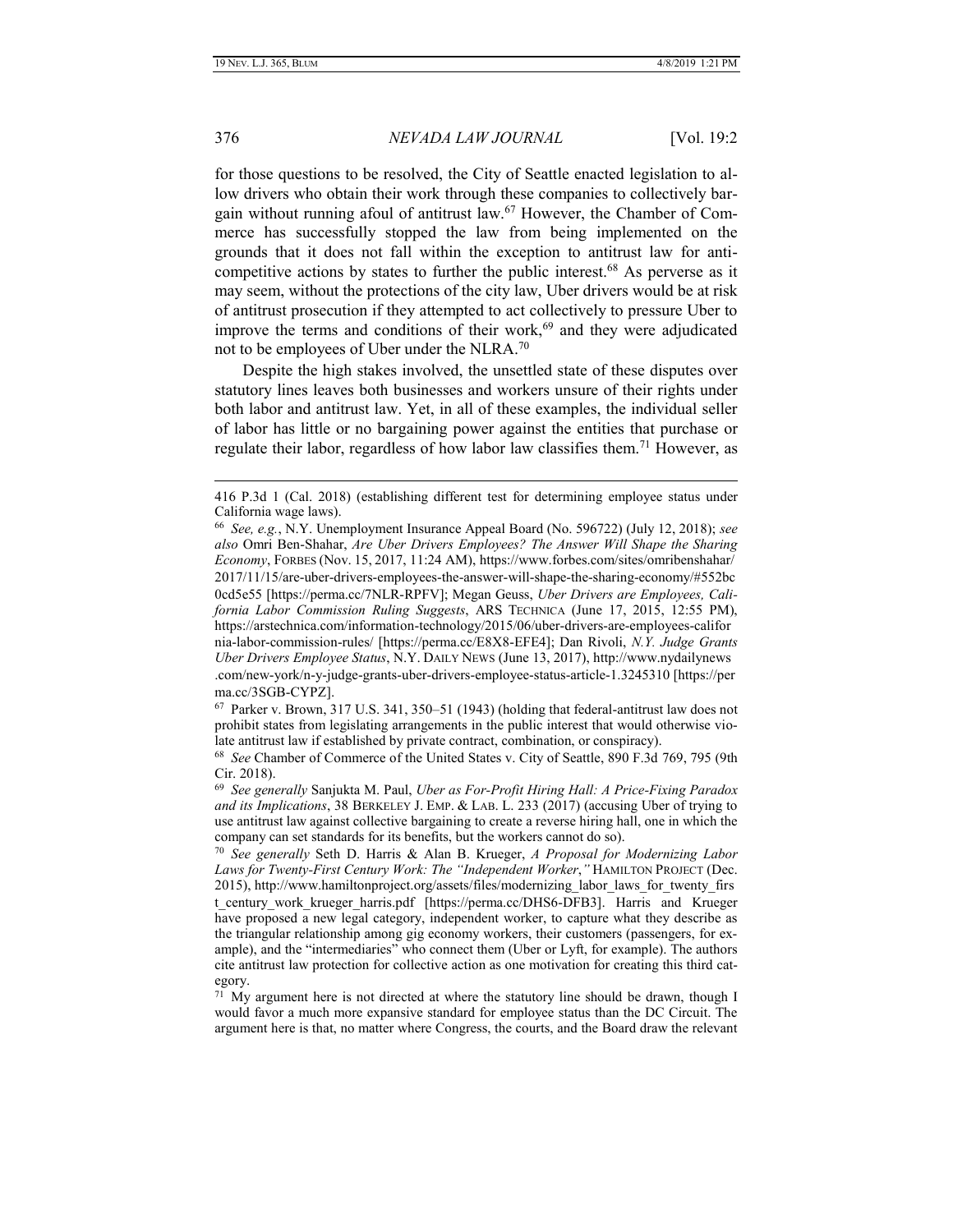# Winter 2018] *WORKER COLLECTIVE ACTION* 377

discussed below, under the Thirteenth Amendment, Congress and the courts' choices as to where to draw the contours of the employment relationship for various labor laws with various purposes, histories, and compromises, should not strip workers of all protections if they find themselves on the outside of the line. In particular, I argue that those congressional policy choices should not, under the Thirteenth Amendment, leave workers whose work relationships fall on the outside of any labor or employment law without the right to withhold their labor collectively to improve their working conditions.

#### <span id="page-12-0"></span>*B. Labor Boycotts Outside the Protections of the NLRA*

Labor boycotts that are outside the coverage of the NLRA might arise in several contexts. In the *SCTLA* case, the purchaser of labor was the DC government. The government also set the fees for the people selling their labor. In other words, the government was acting both as a purchaser of labor and as regulator of labor terms.

In contrast, with the striking tax workers in New York City, the government was serving a purely regulatory function, but that regulatory function entirely circumscribed the terms and conditions under which the drivers could sell their labor.<sup>72</sup> In the case of FedEx or Uber or Lyft drivers, a boycott would be against a private company that is setting rates. With Uber and Lyft, as with other marketplace apps, vast numbers of individual workers with little or no bargaining power receive work assignments from a private company that circumscribes the terms and conditions of the sale of the workers' labor. Together, the two companies have almost total control of the online marketplace for driving services in many geographic areas around the country and beyond, and they

lines, workers who are selling their own labor have a Thirteenth Amendment right to withhold that labor collectively to enhance their bargaining power against the purchasers of their labor.

<sup>&</sup>lt;sup>72</sup> The New York Taxi Worker's Alliance (NYTWA)'s most recent strike deviated from that model. Eli Blumenthal, *The Scene at JFK as Taxi Drivers Strike Following Trump's Immigration Ban*, USA TODAY (Jan. 28, 2017, 8:15 PM), https://www.usatoday.com/story/news/2 017/01/28/taxi-drivers-strike-jfk-airport-following-trumps-immigration-ban/97198818/ [http s://perma.cc/8P4A-HJAG]. On the day that the president implemented his first executive order banning migrants from a number of predominantly Muslim nations, the NYTWA staged a strike, refusing to provide service to JFK airport, where people were being detained. *Id.* Indeed, Uber caught flack for offering to provide substitute service, leading to a consumer boycott of Uber. Ashley Lutz, *Furious Customers are Deleting the Uber App After Drivers Went to JFK Airport During a Protest and Strike*, BUS. INSIDER (Jan. 29, 2017, 11:38 AM), https://www.businessinsider.com/delete-uber-hashtag-jfk-airport-taxi-strikes-2017-1 [https:// perma.cc/8WBB-2XG8]. Under Supreme Court precedent, however, it is unclear that even this overtly political boycott would necessarily enjoy First Amendment protection. *See* Int'l Longshoremen's Ass'n v. Allied Int'l, Inc., 456 U.S. 212, 218 (1982). *But see* Seth Kupferberg, *Political Strikes, Labor Law, and Democratic Rights*, 71 VA. L. REV. 685, 729 (1985). That said, a political protest boycott would not normally implicate antitrust laws.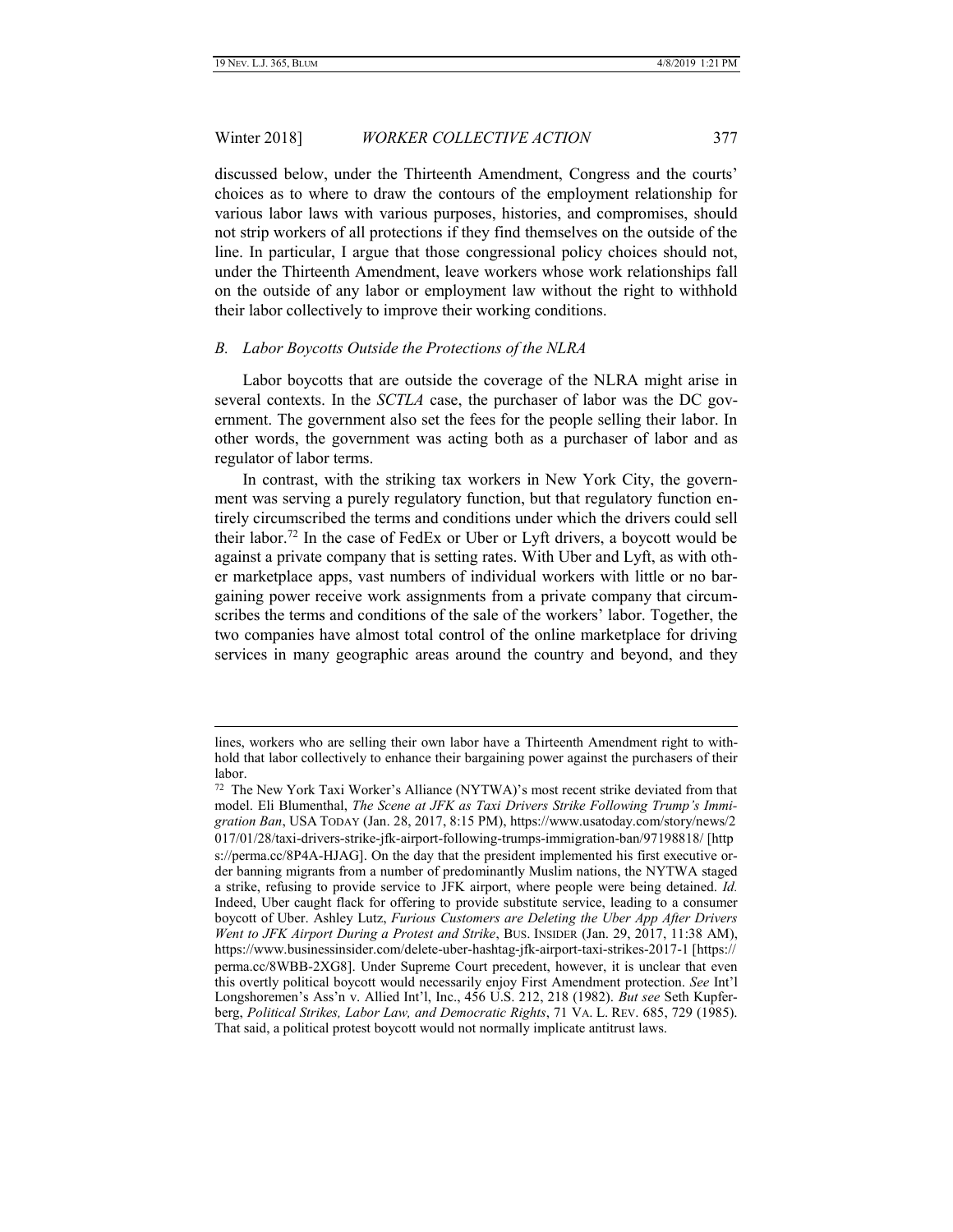378 *NEVADA LAW JOURNAL* [Vol. 19:2

have the power to dictate the range of terms and conditions of work to their drivers, subject to any state regulation.<sup>73</sup>

These cases serve to illustrate the significance of stripping independent contractors of their right to collectively withhold their labor to improve the terms and conditions on which they sell their labor. In all of these cases, a group of individual or small-scale sellers of their own labor are facing purchasers who can dictate unilaterally the terms and conditions of the labor being sold. Individually, they lack the power to effectively pressure the purchasers of their labor to meet their needs adequately as workers. Yet, in all of these cases, the workers lack statutory protection from labor law and run afoul of antitrust law if they act collectively to affect the purchaser's rates or other terms<sup>74</sup> since, according to the Supreme Court, collectively refusing to provide labor constitutes a violation of antitrust law.<sup>75</sup>

When people who are selling their own labor collectively refuse to provide it to the government as purchaser or regulator or to private corporations, some of which may control the terms and conditions of the entire relevant labor market,<sup>76</sup> they are deploying their most effective tool to protect against exploita-

75 Paul, *supra* note 11, at 1010–11.

<sup>73</sup> *See* Adam Santariano, *Uber Regains its License to Operate in London, a Win for its New C.E.O.*, N.Y. TIMES (June 26, 2018), https://www.nytimes.com/2018/06/26/technology/uberlondon.html [https://perma.cc/AJG3-5X98]; *see also* Shirin Ghaffary, *New York City Has Set the Nation's First Minimum Pay Rate for Uber and Lyft Drivers*, RECODE (Dec. 4, 2018, 2:36 PM), https://www.recode.net/2018/12/4/18125789/uber-lyft-drivers-wage-minimum-ne w-york [https://perma.cc/6N38-4268]; Emma G. Fitzsimmons, *Uber Hit with Cap as New York City Takes Lead in Crackdown*, N.Y. TIMES (Aug. 8, 2018), https://www.nytimes.com/ 2018/08/08/nyregion/uber-vote-city-council-cap.html [https://perma.cc/8SJY-GMM7].

<sup>74</sup> Paul, *supra* note 11, at 991. Sanjukta Paul has argued that antitrust law was never intended to be applied to collective worker action. Others have argued that the scope of the antitrust labor exemption should be expanded. *See* Brief of Amicus Curiae Professor Samuel Estreicher in Support of Defendants-Appellees., Chamber of Commerce v. City of Seattle, 890 F.3d 769 (9th Cir. 2018) (No. 17-35640); Marina Lao, *Workers in the "Gig" Economy: The Case for Extending the Antitrust Labor Exemption*, 51 U.C. DAVIS L. REV. 1543 (2018); *see also* Warren S. Grimes, *The Sherman Act's Unintended Bias Against Lilliputians: Small Players' Collective Action as a Counter to Relational Market Power*, 69 ANTITRUST L.J. 195, 240 (2001) (arguing for the need for different treatment under antitrust law of actors with limited market power). However, my argument is not based on the antitrust laws or antitrust principles. I am arguing that constitutionally, workers of whatever statutory category, are entitled to deploy the weapon of withholding their own labor to improve their bargaining power, regardless of arguments concerning market values. This argument is independent of, and may at times be hostile to, market values because it insists that labor is not to be treated as just another commodity under the Thirteenth Amendment. *See infra*, Section V.B.

<sup>&</sup>lt;sup>76</sup> A recent study of the United States labor market concluded that "most labor markets (as defined by occupation and geography) are very concentrated, and that that [sic] concentration has a robust negative impact on posted wages for job openings." Marshall Steinbaum, *How Widespread is Labor Monopsony? Some New Results Suggest It's Pervasive*, ROOSEVELT INST. (Dec. 18, 2017), http://rooseveltinstitute.org/how-widespread-labor-monop sony-some-new-results-suggest-its-pervasive/ [https://perma.cc/8JAZ-4KPS]. At the same time, a recent study argues that notwithstanding the importance of employer concentration on wage suppression, the "erosion of worker-side power is the dominant factor in the power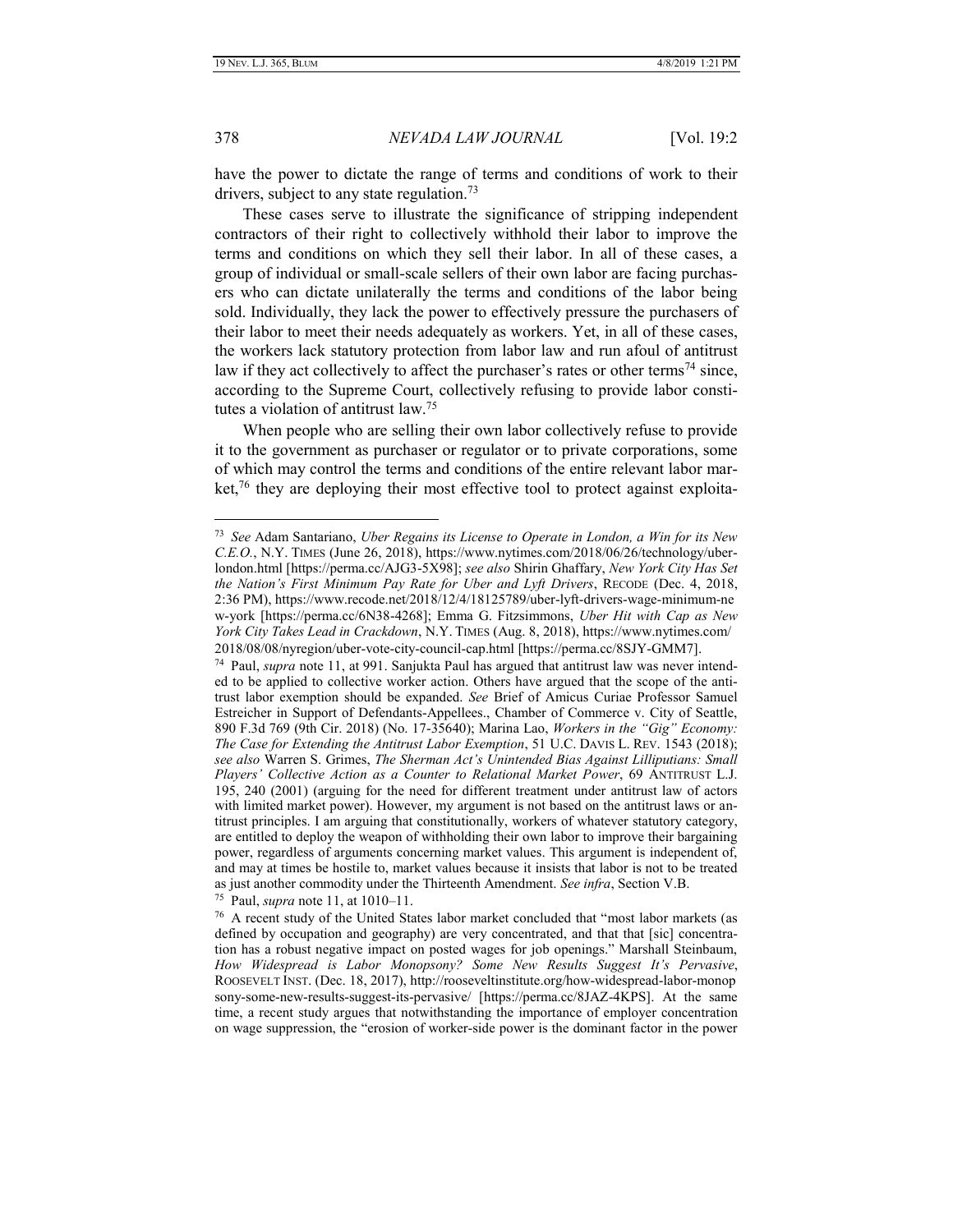## Winter 2018] *WORKER COLLECTIVE ACTION* 379

tion. Without the ability to refuse their labor, these workers would be at the mercy of the rate setters. They would have no market power to affect those rates themselves.

The collective action of the trial lawyers did yield fee rates that gained them more money, and improved their ability to provide the service that the government was obligated to provide to indigent criminal defendants.<sup>77</sup> In contrast, a recent suicide note by an Uber driver in New York City describes the pervasive exploitation in that industry.<sup>78</sup> Recent studies of the take-home pay of Uber drivers after expenses also highlight the exploitation in this form of labor exchange.<sup>79</sup>

Of course, each driver has the legal right to quit, and many Uber drivers have exercised that right.<sup>80</sup> But debts incurred to become a driver make exit difficult for many.<sup>81</sup> More important, the ability to exit in a market with an enormous supply of labor has allowed the harsh conditions of work described in the suicide note to remain in place. The right to refuse work collectively, that is, to boycott or strike, is critical to these and other independent contractor workers obtaining improvements for themselves and for others.

#### III. THE THIRTEENTH AMENDMENT RIGHT TO WITHHOLD LABOR

<span id="page-14-0"></span>In 1911, the Supreme Court in *Bailey v. Alabama*<sup>82</sup> struck down a statute that enabled the state to prosecute a worker who accepted an advance from an

imbalance in the labor market." Josh Bivens & Heidi Shierholz, *What Labor Market Changes Have Generated Inequality and Wage Suppression?*, ECON. POLICY INST. (Dec. 12, 2018), https://www.epi.org/publication/what-labor-market-changes-have-generated-inequality-andwage-suppression-employer-power-is-significant-but-largely-constant-whereas-workers-pow er-has-been-eroded-by-policy-actions/ [https://perma.cc/CZK3-TE7R].

<sup>77</sup> Fed. Trade Comm'n v. Superior Court Trial Lawyers Ass'n (*SCTLA*), 493 U.S. 411, 421 (1990).

<sup>78</sup> Eduardo Munoz, *'It's the New Slavery': NYC Cab Driver Blasts Uber, City Officials in Suicide Note*, RT U.S. NEWS (last edited Mar. 21, 2018, 11:37 AM), https://www.rt.com/usa/ 418352-schifter-suicide-ny-driver-uber/ [https://perma.cc/EQ5X-GGP7].

 $^{79}$  UCLA INST. FOR RESEARCH ON LABOR & EMP'T ET AL., MORE THAN A GIG: A SURVEY OF RIDE-HAILING DRIVERS IN LOS ANGELES (May 2018), https://www.labor.ucla.edu/wp-content /uploads/2018/06/Final-Report.-UCLA-More-than-a-Gig.pdf [https://perma.cc/KPZ6-NFJG

<sup>];</sup> Alexa Noel, *Revised MIT Study Says Uber, Lyft Drivers Make About \$8 or \$10 per Hour*, POINTS GUY (Mar. 8, 2018), https://thepointsguy.com/2018/03/revised-mit-study-says-uberlyft-drivers-make-about-8-or-10-per-hour/ [https://perma.cc/3BNQ-KF38].

<sup>80</sup> Chantel McGee, *Only 4% of Uber Drivers Remain on the Platform a Year Later, Says Report*, CNBC.COM (Apr. 20, 2017, 4:11 PM), https://www.cnbc.com/2017/04/20/only-4-per cent-of-uber-drivers-remain-after-a-year-says-report.html?view=story&%24DEVICE%24=n ative-android-mobile [https://perma.cc/FK8J-DYUH].

<sup>81</sup> Maya Kosoff, *Why Uber Drivers Say They Just Can't Quit Working for the Company*, BUS. INSIDER (Oct. 22, 2014, 3:17 PM), https://www.businessinsider.com/why-uber-drivers-j ust-cant-quit-2014-10 [https://perma.cc/6DSD-S24E].

<sup>82</sup> Bailey v. Alabama, 219 U.S. 219 (1911).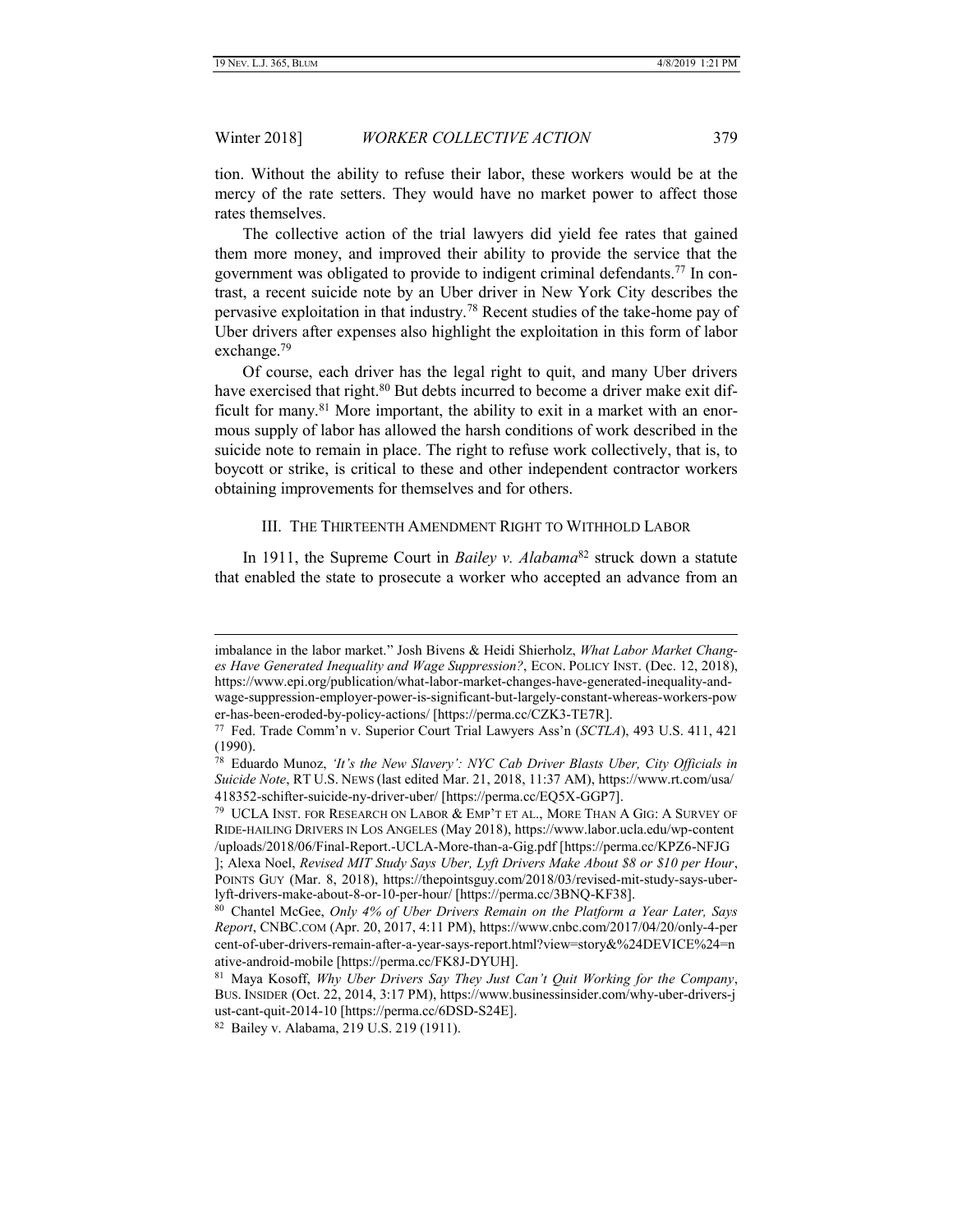employer, and then quit before the agreed-upon term of service had ended.<sup>83</sup> The Court held that this law, which created a presumption that the quitting worker had defrauded the employer, violated the Thirteenth Amendment. The Court declared that the intention of the Thirteenth Amendment was "to make labor free, by prohibiting that control by which the personal service of one man is disposed of or coerced for another's benefit, which is the essence of involuntary servitude."<sup>84</sup> The Court added that the goal of the Thirteenth Amendment was to be "a charter of universal civil freedom for all persons, of whatever race, color, or estate, under the flag."<sup>85</sup>

Over thirty years later, the Court in *Pollock v. Williams*<sup>86</sup> struck down a similar statute under the Thirteenth Amendment, and reiterated that the aim of the Thirteenth Amendment "was not merely to end slavery but to maintain a system of completely free and voluntary labor throughout the United States."<sup>87</sup> In the key passage, the Court declared that:

[I]n general the defense against oppressive hours, pay, working conditions, or treatment is the right to change employers. When the master can compel and the laborer cannot escape the obligation to go on, there is no power below to redress and no incentive above to relieve a harsh overlordship or unwholesome conditions of work. Resulting depression of working conditions and living standards affects not only the laborer under the system, but every other with whom his labor comes in competition.<sup>88</sup>

It is important to consider the different elements of the Court's holdings in these two landmark cases:

- 1) The Thirteenth Amendment is not limited to ending or eliminating slavery.
- 2) The Thirteenth Amendment requires that the United States have a system of free labor and does not only create an individual right.
- 3) Critical to the creation and enforcement of a free-labor system is the right of workers to leave work.
- 4) That right is critical not only because the right to leave enables the worker who quits to escape oppressive working conditions. The right is also critical because it creates power or pressure on the boss to respect the demands and needs of the workers.
- 5) That power or pressure reverberates throughout a labor market to the benefit of all workers who might be competing for work.

All of these principles come into play when workers who are selling their own labor to an entity, be it the government or a private business, collectively withhold or refuse their labor. Under these principles, the Thirteenth Amend-

<sup>83</sup> *Id.* at 230, 245.

<sup>84</sup> *Id.* at 241.

<sup>85</sup> *Id.* at 240–41.

<sup>86</sup> Pollock v. Williams, 322 U.S. 4 (1944).

<sup>87</sup> *Id.* at 17, 25.

<sup>88</sup> *Id.* at 18.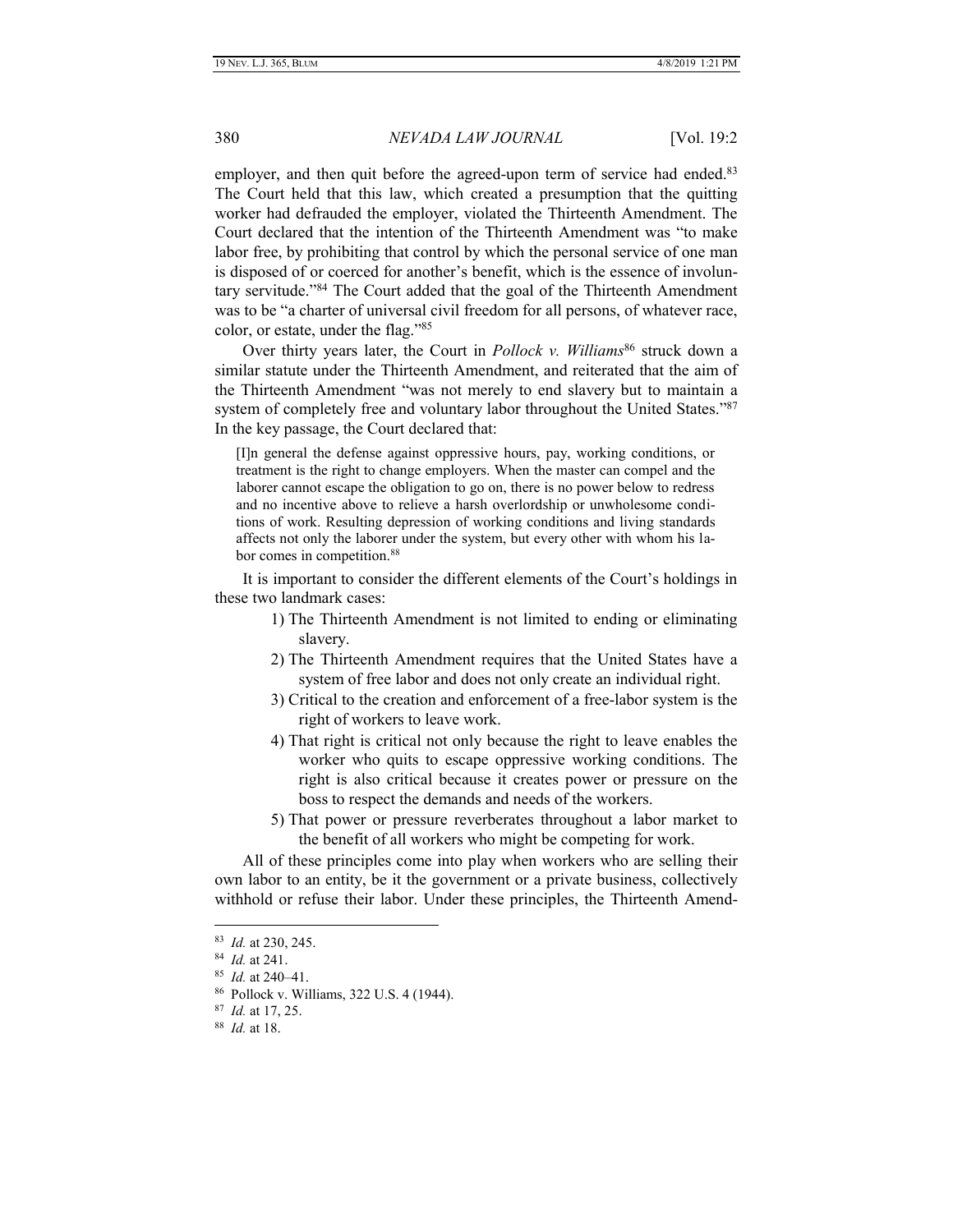ment mandates that such workers participate in a free-labor system. For the labor system in which they work to be a free-labor system, these workers must have the right to withhold their labor. That right is not only critical to their own ability to escape exploitative conditions. It is also critical to ensuring that the labor system is free by ensuring that all the sellers of labor in a particular market be in a position to pressure the labor purchaser to provide work conditions that do not constitute a harsh overlordship or unwholesome conditions.

*Bailey* and *Pollock* both directly address the right of an individual to quit a job without being criminally prosecuted.<sup>89</sup> Recently, a court specifically upheld the right to quit a job collectively under the Thirteenth Amendment. In *Vinluan v. Doyle*, a New York State appellate court issued a writ of prohibition enjoining the trial judge and prosecutor from proceeding with the criminal prosecution of a group of ten nurses who had quit their jobs at a nursing home together after unsuccessfully protesting harsh labor conditions.<sup>90</sup> The indictment alleged that they had conspired with their lawyer to endanger the disabled residents of the nursing home.<sup>91</sup> The trial court earlier rejected a Thirteenth Amendment challenge to the prosecution, holding that while an individual nurse might have the right to quit, the fact that the nurses had acted "together with forethought and planning" made their action a legitimate target of prosecution.<sup>92</sup> The appellate court, in contrast, held that the collective resignation was protected by the Thirteenth Amendment.<sup>93</sup>

The logic of *Bailey*, *Pollack*, and *Vinluan* applies, with at least equal force, to the right to refuse to accept work. If workers' ability to get out of abusive labor relationships is necessary to create a system of free labor, then the ability to stay out of such a relationship in the first place is an equally necessary component of free labor.

History also supports this understanding of the Thirteenth Amendment's commitment to free labor. In the immediate aftermath of the Civil War, southern states enacted what are known as Black Codes attempting to preserve the

<sup>89</sup> The Court's subsequent decision in *WERB* contains important dicta on the question of the Thirteenth Amendment's applicability to collective work stoppages. Int'l Union v. Wisconsin Emp't Relations Bd., 336 U.S. 245, 247–48 (1949). In that case, the Court rejected a Thirteenth-Amendment challenge to a cease and desist order against a union conducting intermittent and unannounced work stoppages. *Id.* at 264–65. However, in so ruling, the Court noted that "nothing in the statute or the order makes it a crime to abandon work individually, compare *Pollock v. Williams* [] or collectively." *Id.* at 251 (citation omitted). In other words, the Court implicitly recognized that collectively abandoning work is constitutionally protected, at least from prosecution. For a more detailed discussion of the Thirteenth Amendment's applicability to collective work stoppages, see generally Richard Blum, *"They Outlawed Solidarity!"*, 39 SEATTLE U. L. REV. 983 (2016).

<sup>90</sup> Vinluan v. Doyle, 873 N.Y.S.2d 72, 74–75 (N.Y. App. Div. 2009). The author discloses that he participated in the *Vinluan* litigation.

<sup>91</sup> *Id.* at 74.

<sup>&</sup>lt;sup>92</sup> Indictment at 2, People v. Vinluan, 873 N.Y.S.2d 72 (N.Y. App. Div. 2009) (No. 00769A-2007).

<sup>93</sup> *Vinluan*, 873 N.Y.S.2d at 75.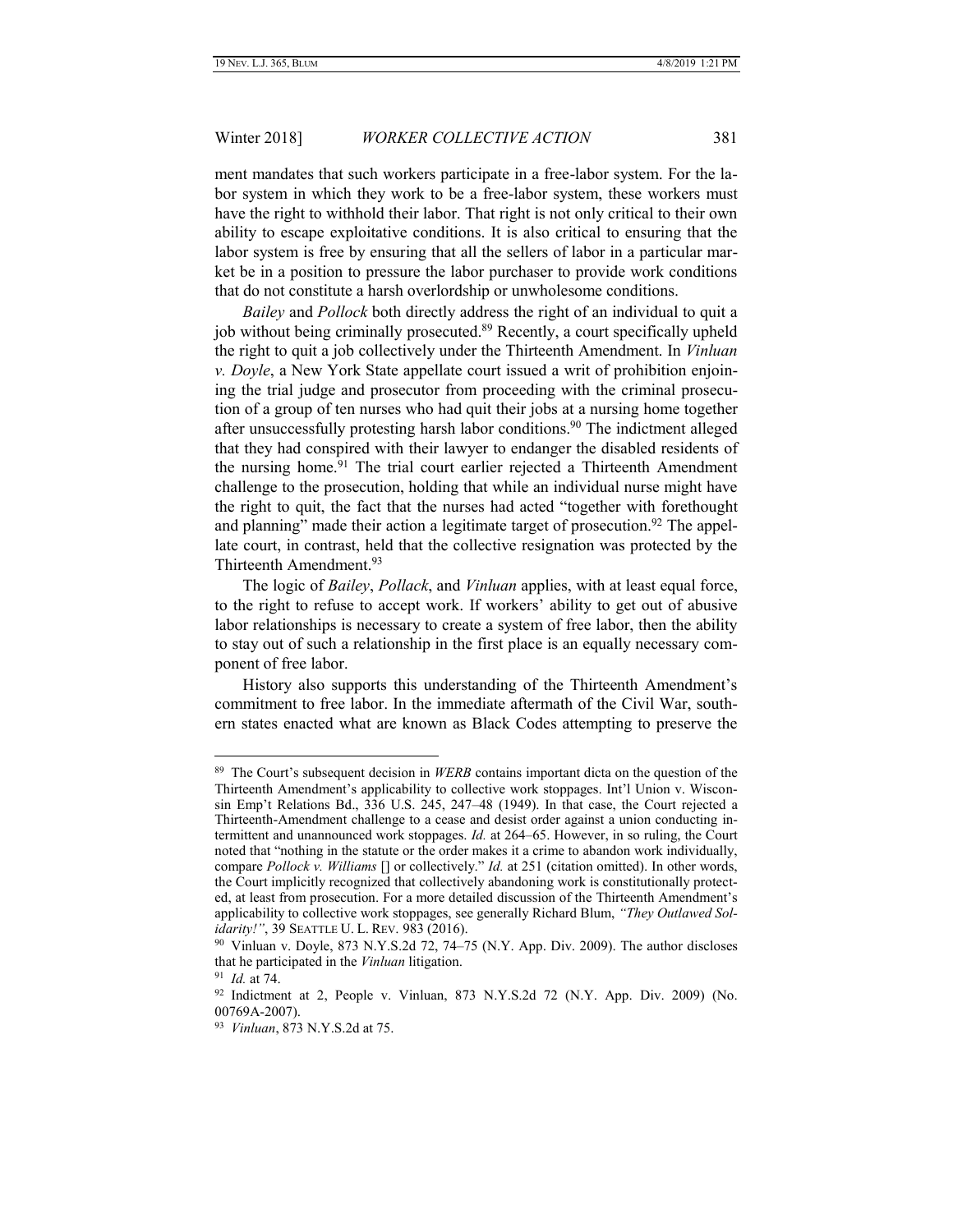political, social, legal, and above all, labor relationships that whites had enjoyed over blacks before the war and the enactment of the Thirteenth Amendment.<sup>94</sup> Central to that project were laws against vagrancy.<sup>95</sup> These laws criminalized unemployment by blacks who refused to accept the coercive labor relations that whites, particularly plantation owners, sought to preserve.<sup>96</sup> At times, the vagrancy laws specifically targeted collective action to refuse work.<sup>97</sup> As documented by the great historian of Reconstruction, Eric Foner, for example, "Virginia attempted to outlaw collective action for higher pay by including within the definition of vagrancy those who refused to work for 'the usual and common wages given to other laborers.' "<sup>98</sup> Reconstruction military authorities overturned this and other vagrancy statutes as attempts to reestablish slavery.<sup>99</sup> These anti-vagrancy measures were seen as inconsistent with the "principles of the free labor ideology."<sup>100</sup>

In the immediate aftermath of the enactment of the Thirteenth Amendment and the end of the Civil War, newly-freed black workers used collective refusals to sign labor contracts as one of a variety of means to protest bad working conditions.<sup>101</sup> Often spurred on by the Union League, a political organization affiliated with the Radical Republicans, former slaves in Alabama and Mississippi, for example, repeatedly responded to oppressive working conditions on plantations by boycotting and striking particular owners, among other actions.<sup>102</sup> These organized collective actions had an impact on planters throughout the region and helped create what the former slaves regarded as a freer labor system.<sup>103</sup> At the time of that collective labor disruption, the NLRA's distinction between employee and independent contractor for purposes of collective bargaining remained many decades away and held no relevance to the former slaves or their allies or opponents who were fighting, literally on the ground, over the significance of the Thirteenth Amendment. What was relevant to these pitched battles over the meaning and practice of free labor was the abil-

<sup>94</sup> ERIC FONER, RECONSTRUCTION: AMERICA'S UNFINISHED REVOLUTION, 1863-1877 199 (Perennial Library ed. 1989).

<sup>95</sup> *Id.* at 199–200.

<sup>96</sup> *Id.* at 200.

<sup>97</sup> *Id.*

<sup>98</sup> *Id.*

<sup>99</sup> *Id.* at 209.

<sup>100</sup> *Id.* at 208.

<sup>101</sup> *See* MICHAEL W. FITZGERALD, THE UNION LEAGUE MOVEMENT IN THE DEEP SOUTH 144– 47 (1989).

<sup>102</sup> *Id.* at 136–37, 141, 145, 176.

<sup>&</sup>lt;sup>103</sup> Fitzgerald argues that the former slaves' labor activism in conjunction with the activities of the Union League helped bring about a decentralized tenancy system under which black agricultural workers initially had greater autonomy than under the plantation system that the planters had hoped to preserve. *Id.* at 159–60. That the tenancy system developed into an oppressive sharecropping system highlights the argument that workers' formal independence is not sufficient to create a truly free labor system.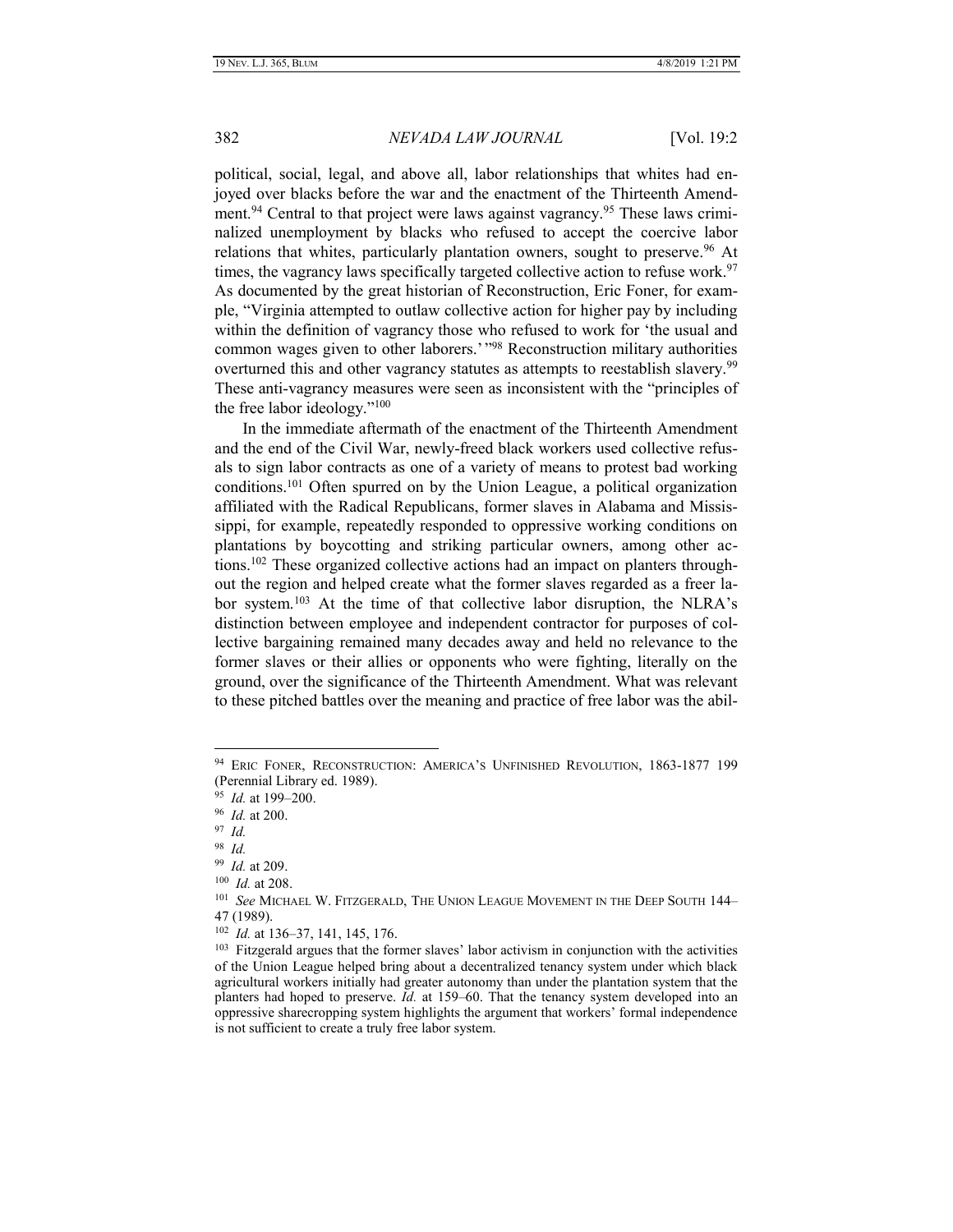# Winter 2018] *WORKER COLLECTIVE ACTION* 383

ity of the newly freed slaves to refuse collectively to sell their labor as a means of creating a freer labor system.

Even the narrowest approach to the free labor ideology of the nineteenth century would have defended the right to refuse work. The laissez-faire liberalism behind court decisions striking down protective labor legislation on the grounds that it interfered with the freedom of contract relied on the notion, some would say fiction, that labor contracts were entered into freely. It would have been inconsistent with that liberal notion of free labor that flourished in the latter half of the nineteenth century for the state to coerce workers into accepting labor contracts.<sup>104</sup>

The opposing approach to free labor in the decades following the Civil War assumed a much more radical and robust posture toward collective worker action. The radical free labor ideology of "labor republicanism," perhaps most clearly embodied in the positions of the Knights of Labor, would surely have defended workers' right to collectively refuse to accept work, regardless of legal category or the manner in which owners of capital structured the relationship.<sup>105</sup> In sum, the right to collectively refuse to take work is deeply embedded in this country's historical understanding of free labor, and is grounded in the jurisprudence of the Supreme Court.

#### IV. THE *SCTLA* CASE ANALYZED

<span id="page-18-0"></span>Now, let us take a closer look at the *SCTLA* decision. In the 1970s and 1980s, DC met its constitutional obligation to provide free representation to indigent criminal defendants through a combination of a Public Defender Service (PDS) that took only about 8–10 percent of all cases, usually more serious felonies, and a Criminal Justice Act (CJA) panel of private lawyers, whom the government reimbursed. The CJA lawyers covered about 85 percent of the cases, usually less serious felonies and misdemeanors.<sup>106</sup> Generally, about 100 of the

<sup>104</sup> *See* ALEX GOUREVITCH, FROM SLAVERY TO THE COOPERATIVE COMMONWEALTH: LABOR AND REPUBLICAN LIBERTY IN THE NINETEENTH CENTURY 56–64 (2015). Interestingly, Darrell Miller has argued that the Reconstruction Congress's intervention into the market economy to protect the civil rights of newly emancipated people through the Civil Rights Act of 1866, enacted following the adoption of the Thirteenth Amendment, later helped inspire the Sherman Antitrust Act, specifically its intervention into the market economy to address the excessive power of trusts. Darrell A. H. Miller, *White Cartels, the Civil Rights Act of 1866, and the History of* Jones v. Alfred H. Mayer Co., 77 FORDHAM L. REV. 999, 1036–38 (2008).

<sup>105</sup> GOUREVITCH, *supra* note 104, at 98–99. As Gourevitch explains, labor republicans saw wage labor itself as slavery and advanced a vision of a cooperative commonwealth of independent laborers. *Id.* at 102–03. It is ironic that today, so-called independent contractors are so often wage laborers stripped of the labor law protections that developed to respond to their lack of bargaining power vis-à-vis capital. It would be bitterly ironic from a labor republican perspective that laws passed to combat trusts are being deployed to prevent workers from withholding their labor to gain bargaining power against capital, specifically because the workers are not deemed to be wage laborers.

<sup>106</sup> Fed. Trade Comm'n v. Superior Court Trial Lawyers Ass'n (*SCTLA*), 493 U.S. 411, 414–15 (1990).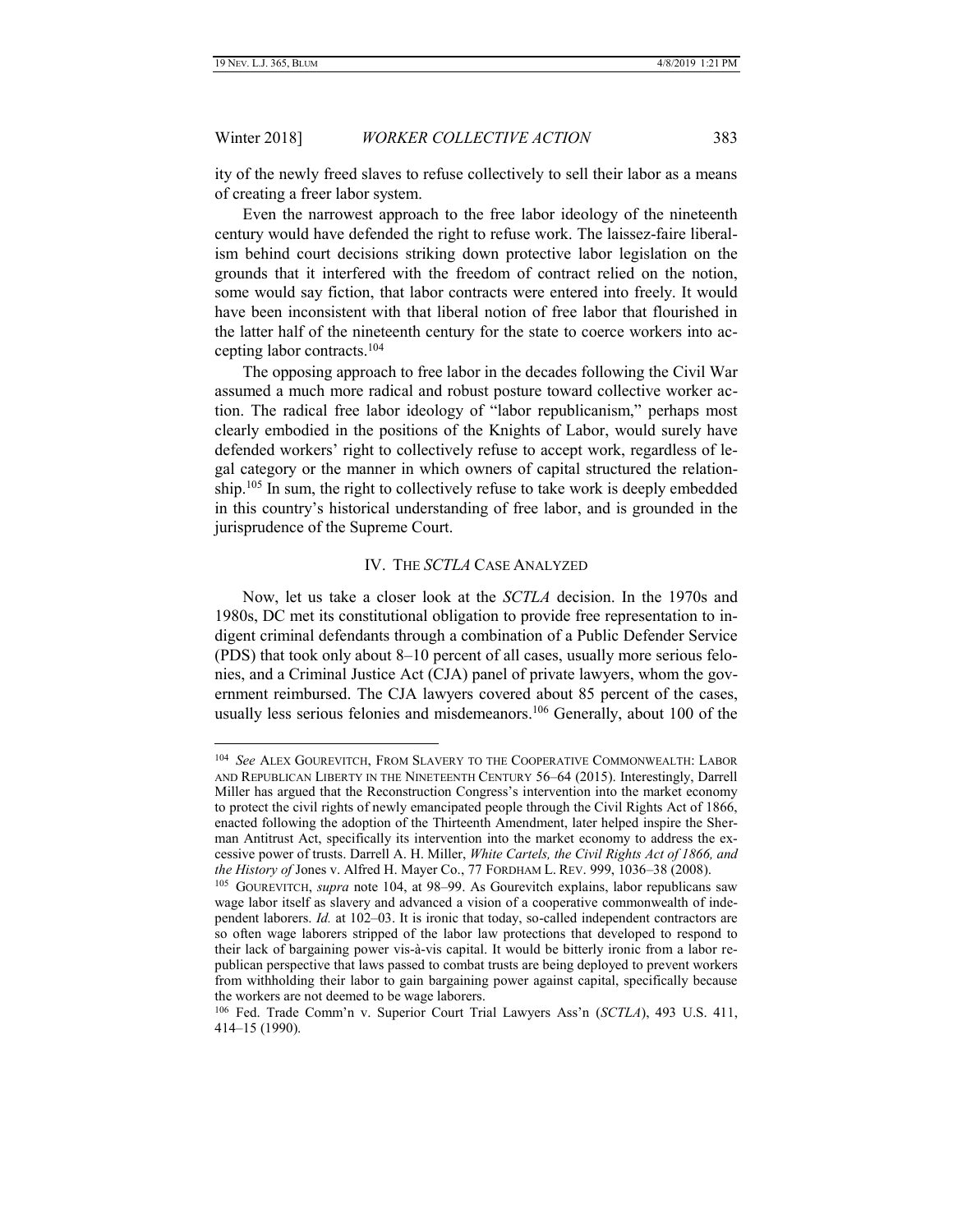1200 lawyers in the CJA panel regularly took most of the cases assigned through the CJA system.<sup>107</sup> Those lawyers derived most of their income from these assignments.<sup>108</sup> DC created a Joint Committee on Judicial Administration to establish rates for CJA lawyers within the cap set by federal law.<sup>109</sup> For several years, bar organizations "express[ed] concern about the low fees paid to CJA lawyers."<sup>110</sup> Eventually, the Superior Court Trial Lawyers Association (SCTLA) sought unsuccessfully to convince the DC government to enact legislation raising the rate, despite uniform support.<sup>111</sup> The SCTLA formed a strike committee and about 100 CJA lawyers voted not to accept more cases after a certain date if the rates were not increased.<sup>112</sup>

As of September 6, 1983, about 90 percent of the CJA regulars refused to accept new assignments.<sup>113</sup> The lawyers' publicity campaign engendered favorable responses in the press, although according to the Court, there was no evidence that the favorable publicity generated public pressure or that public pressure caused the rates to be raised.<sup>114</sup> As the Court recites the story, the lawyers' "refusal to take new assignments had a severe impact on the District's criminal justice system."<sup>115</sup> The PDS and the CJA lawyers who continued taking cases became overwhelmed and the private bar's response was "feeble."<sup>116</sup> Key leaders of the criminal justice system delivered a letter to the mayor warning that the system would "reach a crisis point" by early the following week.<sup>117</sup> The mayor then offered to raise the rates, the SCTLA voted to accept the offer, the City Council enacted the necessary legislation, and on September 21, a few weeks after the strike began, the striking lawyers resumed accepting new cases, and the crisis subsided.<sup>118</sup>

In response to the strike, the FTC filed a complaint against the SCTLA and four of its officers claiming that they had "entered into an agreement among themselves and with other lawyers to restrain trade by refusing to compete for or accept new appointments under the CJA program beginning on September 6, 1983, unless and until the District of Columbia increased the fees offered under the CJA program."<sup>119</sup> The FTC complaint "characterized respondents' conduct

 $\overline{a}$ 

110 *Id.*

111 *Id.*

- 112 *Id.* at 416.
- 113 *Id.*

116 *Id.*

118 *Id.*

<sup>107</sup> *Id.* at 415.

<sup>108</sup> *Id.*

<sup>109</sup> *Id.*

<sup>114</sup> *Id.* at 416–17. The Court based its recitation of the facts on the findings of the ALJ, as affirmed by the FTC. *Id.* at 418–19. As discussed below, the SCTLA and the individual respondents, in their briefs to the Court, advanced a different interpretation of events.

<sup>115</sup> *Id.* at 417.

<sup>117</sup> *Id.* at 418.

<sup>&</sup>lt;sup>119</sup> *Id.* (quoting the FTC's complaint against SCTLA).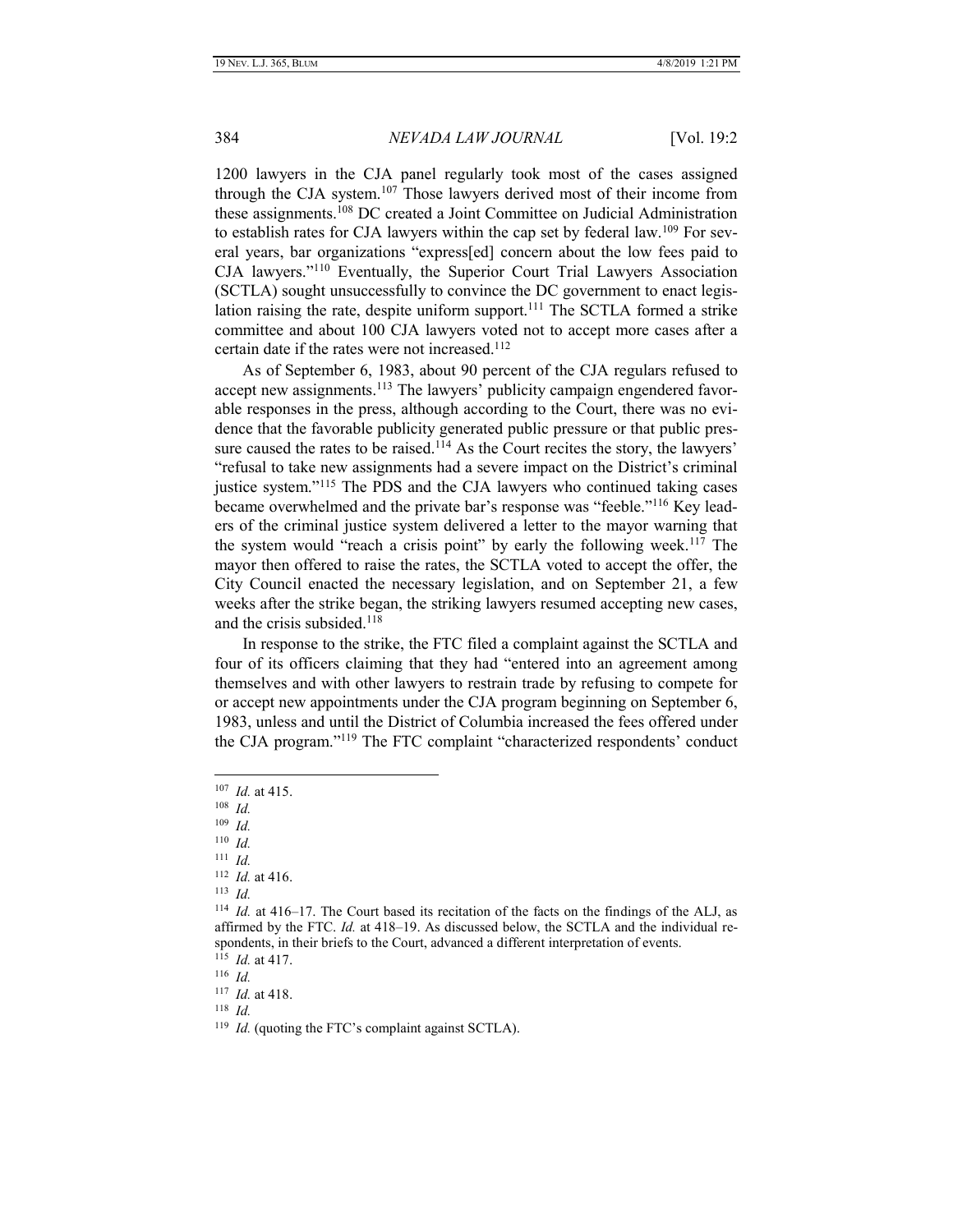as 'a conspiracy to fix prices and to conduct a boycott' and concluded that they were engaged in 'unfair methods of competition in violation of . . .'"<sup>120</sup> antitrust law.<sup>121</sup>

An administrative law judge (ALJ) conducted a hearing, found that the facts alleged had been proved, and rejected the respondents' defenses.<sup>122</sup> "The ALJ nevertheless concluded that the complaint should be dismissed because . . . [the] net effect [of the strike] was beneficial" because the fee increase would increase the supply of lawyers in the CJA system, thus increasing competition and yielding better representation.<sup>123</sup> The FTC reversed the ALJ, "noting that the boycott forced the city government to increase the CJA fees from a level that had been sufficient to obtain an adequate supply of CJA lawyers to a level satisfactory to the respondents."<sup>124</sup> In short, the FTC concluded that the lawyers' refusal to accept new assignments had not only been an unlawful conspiracy to fix prices, but had also resulted in the lawyers' reaping a premium above what the market supposedly would have yielded if left to its own devices. As a remedy, the FTC issued a cease and desist order prohibiting the SCTLA and its leadership from engaging in various boycott-related activities, compelling SCTLA to notify its members of the FTC's decision, and imposing on the individual lawyers a duty to notify the FTC of changes in the nature of their legal practice for five years.<sup>125</sup>

On appeal, the circuit court of appeals agreed that the SCTLA and its leaders had violated the antitrust law and rejected their First Amendment arguments based on *Claiborne Hardware* and *Noerr*. <sup>126</sup> It also rejected the argument that the boycott was justified because it sought to improve the quality of representation.<sup>127</sup> However, that court found that the boycott contained an element of expression.<sup>128</sup> Applying the Supreme Court's rule for protecting First Amendment expression embedded in unlawful conduct, $129$  the circuit court held that the FTC should have had to prove, rather than presume, that the SCTLA had sufficient market power for its actions to have had a market impact.<sup>130</sup>

123 *Id.*

<sup>&</sup>lt;sup>120</sup> *Id.* (quoting the FTC's complaint against SCTLA).

<sup>121</sup> *Id.* at 419.

<sup>122</sup> *Id.*

<sup>124</sup> *Id* (internal quotation marks omitted)*.*

<sup>125</sup> *Id.* at 420.

<sup>126</sup> *See* Superior Court Trial Lawyers Ass'n v. Fed. Trade Comm'n (*SCTLA*), 856 F.2d 226, 233–47 (D.C. Cir. 1988).

<sup>127</sup> *Id.* at 243–48.

<sup>128</sup> *Id.* at 248.

<sup>129</sup> *See* United States v. O'Brien, 391 U.S. 367, 382 (1968).

<sup>130</sup> *SCTLA*, 856 F.2d at 250. Antitrust law distinguishes between per se violations, such as price fixing, for which bad market impact is ordinarily presumed, and other violations for which the complaining party must prove under the "Rule of Reason" that the conduct complained of had an adverse market impact under the principles of antitrust law. *See id.* at 249.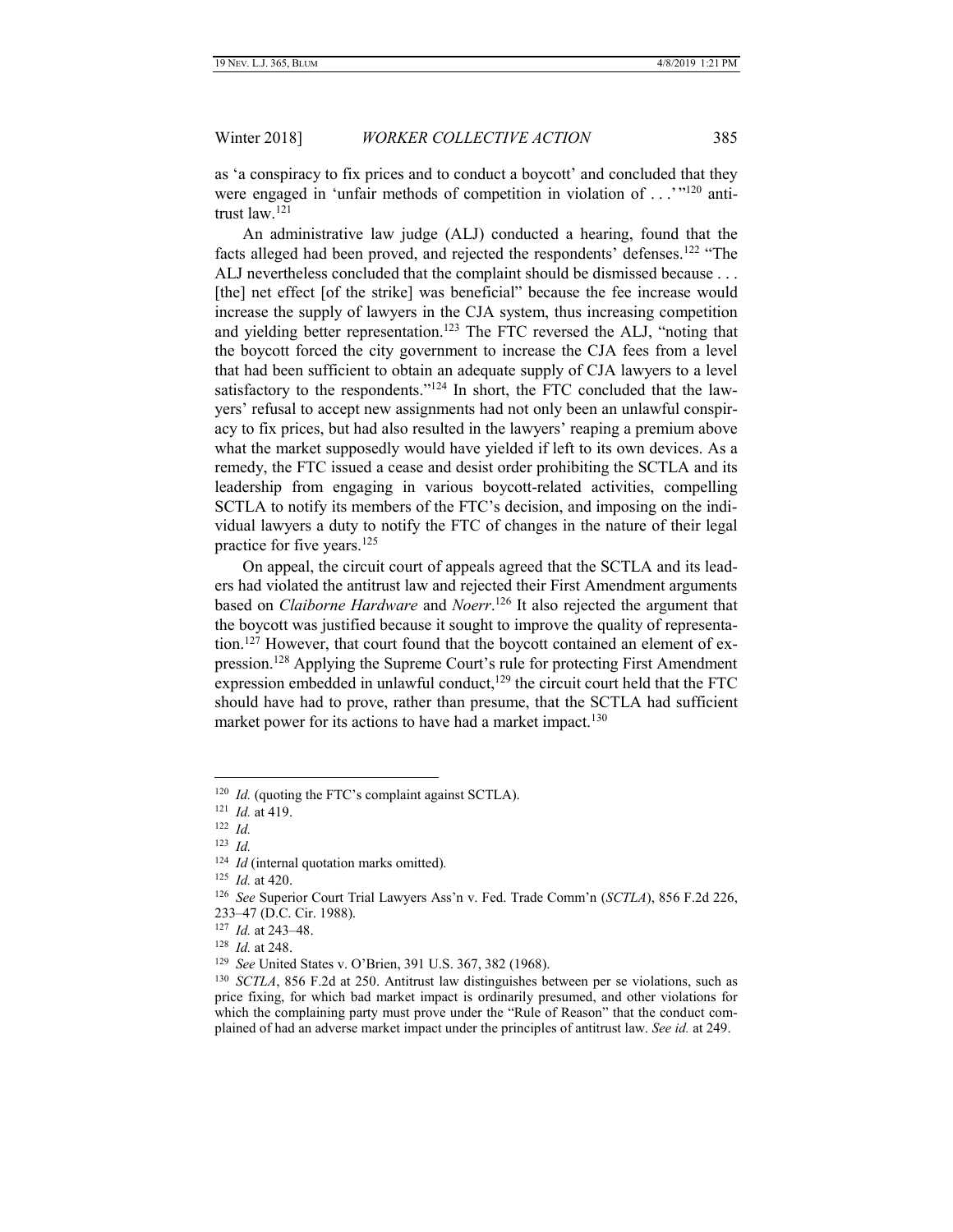In their briefs to the Supreme Court, the SCTLA argued that the strike was a political act; a well-publicized petitioning of the legislature protected under *Noerr*. <sup>131</sup> The lawyers' organization argued that the strike gave political cover to the government officials responsible for enacting the raise to do what they wanted to do anyway without political risk.<sup>132</sup> They also argued, *inter alia*, that, although it was not necessary to reach the issue, the striking lawyers lacked market power, and the boycott was not economically coercive.<sup>133</sup> In short, the SCTLA strategy was to claim that the strike served as a piece of political theater to facilitate political actions by the government, rather than a genuinely economically coercive tactic that succeeded by inducing a crisis.<sup>134</sup>

The individual lawyers also emphasized the political nature of the boycott and its antecedents in United States history.<sup>135</sup> In contrast to possible conspiracies by other sellers of goods or services to the government, the lawyers in this case were acting openly in order to affect the legislative process through public pressure, not economic coercion. The City Council retained various political options in responses to the strike, including a public relations campaign against the SCTLA or providing additional funding to the PDS.<sup>136</sup> In sum, the primary defense strategy was to distinguish between political and economic pressure, asserting First Amendment protection for the former.

The Supreme Court rejected all of the proposed defenses. It analyzed the case as a simple example of price fixing, and therefore, as a per se violation of the antitrust law.<sup>137</sup> The Court was willing to assume that the boycott served a worthwhile cause, that pre-boycott rates were unreasonably low, that the increase resulted in improved representation for indigent criminal defendants, and that given the lack of political power of both the criminal defendants and their lawyers, the increase would not have happened absent the boycott.<sup>138</sup> Nevertheless, the Court held that the antitrust laws prohibited the boycott and that the First Amendment did not protect it.<sup>139</sup>

The Court distinguished *Noerr* by making a distinction between petitioning the government with the goal of generating anticompetitive legislation, and us-

<sup>&</sup>lt;sup>131</sup> Brief for Respondent/Cross-Petitioner Superior Court Trial Lawyers Ass'n, *supra* note 3, at 21–22.

<sup>132</sup> *Id.* at 22.

<sup>133</sup> *Id.*

<sup>&</sup>lt;sup>134</sup> *Id.* at 24. In arguing that their actions were not coercive, the SCTLA even argued that the crisis was not real, in particular, that the PDS, in sympathy, refrained from seeking help in covering cases that was available through the private bar. *Id.* at 41. Moreover, during the strike, the court could have ordered the lawyers to accept cases, a peculiar wrinkle that raises interesting questions under the Thirteenth Amendment, discussed below. *Id.* at 29.

<sup>&</sup>lt;sup>135</sup> Brief of the Individual Respondents at 35–36, Fed. Trade Comm'n v. Superior Court Trial Lawyers Ass'n, 493 U.S. 411 (1990) (Nos. 88-1198, 88-1393), 1989 WL 1126840.

<sup>136</sup> *Id.* at 28.

<sup>137</sup> Fed. Trade Comm'n v. Superior Court Trial Lawyers Ass'n (*SCTLA*), 493 U.S. 411, 422 (1990).

<sup>138</sup>  *Id.* at 421.

<sup>139</sup> *Id.* at 422–32.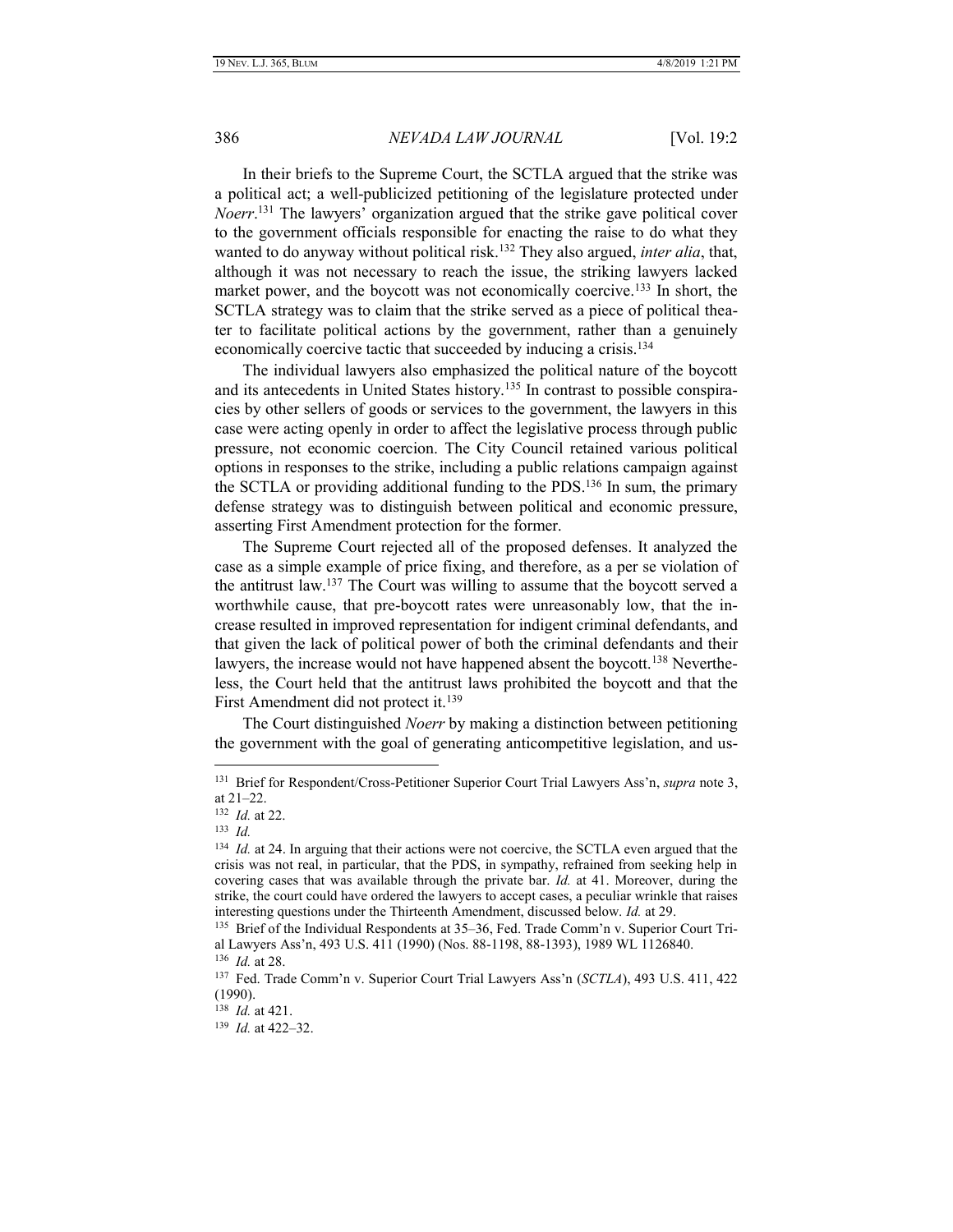ing the means of anticompetitive actions to accomplish a legislative goal. Using a boycott as the means to accomplish its legislative ends was not protected by *Noerr*. 140

The Court also distinguished the lawyers' boycott from the boycott of the civil rights demonstrators in *Claiborne Hardware*. The Court acknowledged that it had held in *Claiborne Hardware* that the "right of the States to regulate economic activity could not justify a complete prohibition against a nonviolent, politically motivated boycott designed to force governmental and economic change and to effectuate rights guaranteed by the Constitution itself."<sup>141</sup> However, the Court found that the boycotters in that case "sought no special advantage for themselves."<sup>142</sup> In contrast, the SCTLA boycotters sought a raise in pay for themselves, no matter how altruistic their motives may have been.<sup>143</sup> In short, the self-interested economic goal of the lawyers' boycott took it out from under the protection of the First Amendment. In contrast, I argue that the Thirteenth Amendment protects self-interested labor boycotts as a coercive tactic that is necessary to ensuring a system of free labor.

#### <span id="page-22-0"></span>V. THE THIRTEENTH AMENDMENT RIGHT OF WORKERS TO BOYCOTT

# <span id="page-22-1"></span>*A. The Constitutional Right of Workers to Act Collectively in Their Self-Interest*

Whichever way the lawyers in the *SCTLA* case described their action, they were withholding or refusing to sell their labor to the court system in order to induce the government to address what they regarded as unconscionable rates. As mentioned above, the *SCTLA* Court tried to distinguish the lawyers' boycott from the one in *NAACP v. Claiborne Hardware*, by asserting that the civil rights boycott was somehow selfless.<sup>144</sup> Of course, that assertion mischaracterizes the civil rights boycott at issue, which unabashedly sought to open economic access to the community conducting the boycott.<sup>145</sup> More ironically, it inexplicably devalues the lawyers' convincing argument that they were seeking to vindicate the constitutional rights of their clients who, as a practical matter, had no power to pressure the courts to increase the rates. But from a Thirteenth Amendment perspective, this argument is also wrong because it overlooks the

<sup>140</sup> *Id.* at 424–25.

<sup>141</sup> *Id.* at 426 (quoting NAACP v. Claiborne Hardware Co., 458 U.S. 886, 914 (1982)).

<sup>142</sup> *Id.* Indeed, *Claiborne Hardware* itself suggests that economic boycotts are less protected than by the First Amendment than political boycotts. NAACP v. Claiborne Hardware Co., 458 U.S. 886, 912–13 (1982). For a critique of the Claiborne Hardware distinction between political and economic protest, see Blum, *supra* note 15, at 606–08.

<sup>143</sup> *SCTLA*, 493 U.S. at 427. Interestingly, The SCTLA brief notes that one of the leaders of the boycott was already preparing to end her CJA practice and thus had nothing to gain by helping to organize the strike. She acted out of political conviction. Brief for Respondent/Cross-Petitioner Superior Court Trial Lawyers Ass'n, *supra* note 3, at 11–12.

<sup>144</sup> *SCTLA*, 493 U.S. at 426; *see also supra* notes 142–43 and accompanying text.

<sup>145</sup> *Claiborne Hardware Co.*, 458 U.S. at 899.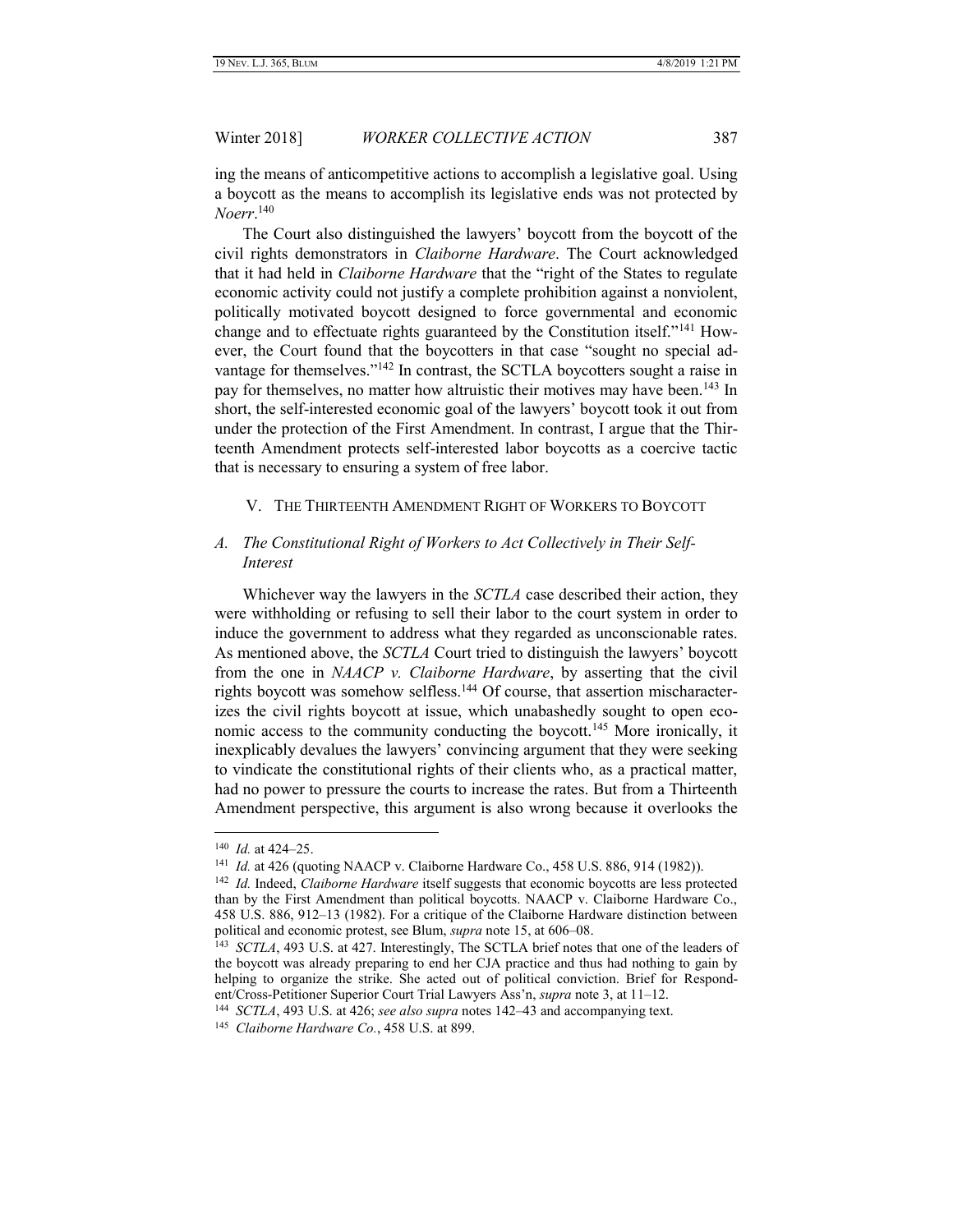critical significance of self-interested action, specifically the withholding of labor, to establish and preserve a system of free labor.

The argument that a boycott must be selfless to be constitutionally protected misses the point that workers have a constitutional right to assert their own interests. As the *Pollock* Court articulated, it is only by doing so that they can attain for themselves and for others in the same labor market the right to labor freely.<sup>146</sup> In other words, even though the First Amendment distinguishes between expressions on matters of public and private concern, the Thirteenth Amendment, as interpreted by the Supreme Court, recognizes that to have a system of free labor, workers need to be able to act in their own interest. The fact that the lawyers in the *SCTLA* case may have acted out of both self-interest and concern for their clients, just as the members of my public defenders' union did when they went on strike, should not have affected whether the Thirteenth Amendment protected them from legal sanction.

Accordingly, when the government is setting the price of labor, the First Amendment does not define the outer limits of what protest activity to pressure the rate setter is protected. The way the *SCTLA* Court distinguished the *Noerr*  decision may or may not be defensible as a matter of First Amendment doctrine, but it does not address the Thirteenth Amendment's unique protection of labor and specifically, its protection of the right to withdraw or withhold labor. Because boycotting a purchaser is generally prohibited under antitrust law, arguably, it can be prohibited as a means of expression under the First Amendment. However, a boycott by sellers of labor should still enjoy protection as a method of protest under the Thirteenth Amendment.

Even if the price of labor is considered a market factor subject to antitrust regulation, it is a factor that differs qualitatively and constitutionally from other market factors, such as commodity prices. The mandate of the Thirteenth Amendment, as described by the *Bailey* and *Pollock* Courts, requires that labor be treated differently from commodities, and defends the ability of sellers of labor to take action to protect their rights in ways that sellers of commodities do not enjoy. Specifically, withholding labor to get the government or other rate setter to fix a better price is not only permissible, but protected.

The Clayton Act recognized the critical distinction between labor and commodities.<sup>147</sup> As set forth above, early on, the Court chose to ignore that statutory distinction. Eventually, in light of congressional action to protect labor, both in the Norris-LaGuardia Acts and the NLRA, the Court came to respect that collective labor action to improve the terms and conditions of work was to be treated differently from collectively action to affect commodity prices.<sup>148</sup> But regardless of congressional action through labor statutes, or courts' willingness to honor that congressional action, the Thirteenth Amendment de-

<sup>146</sup> Pollock v. Williams, 322 U.S. 4, 17–18 (1944); *see also supra* notes 88–90 and accompanying text.

<sup>147</sup> *See* 15 U.S.C. § 17 (2012).

<sup>148</sup> *See supra* Part I.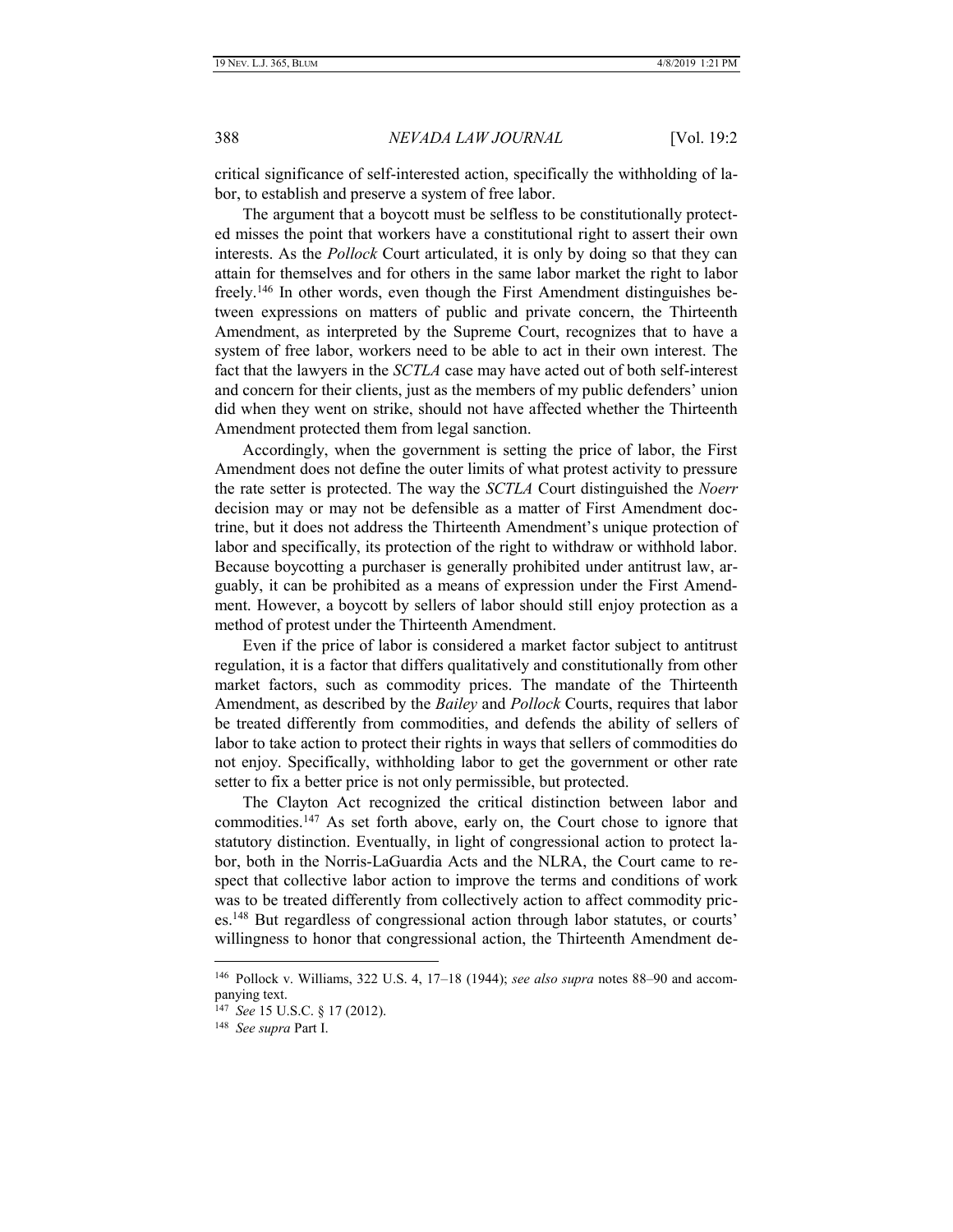Winter 2018] *WORKER COLLECTIVE ACTION* 389

mands that workers should have power to challenge the unilateral setting of the price of their labor.<sup>149</sup>

In making this argument, I am not seeking to define precisely the contours of boycotts that are protected under the Thirteenth Amendment.<sup>150</sup> In general, my argument concerns boycotts by sellers of their own labor, recognizing that they may also have some staff supporting their work, such as secretaries and paralegals. Or, that they may have made some capital investments in their work, such as the purchase or leasing of cars.<sup>151</sup> The Thirteenth Amendment analysis would have to focus on whether the seller is primarily selling her own labor, even if supported by some staff or capital investment.<sup>152</sup> At some point, a firm providing selling services can no longer claim Thirteenth Amendment protection against antitrust law. If New York City's major corporate firms colluded to set minimum rates for services to the City, they would not be able to invoke the Thirteenth Amendment, even though the partners are selling their own labor. Moreover, the collective boycott would have to address the terms and conditions of the sale of labor and not serve as a stalking horse for one business competitor versus another, a distinction that antitrust law already applies to union activity.<sup>153</sup> Although there may be difficult cases for drawing the line, these cases do not negate the constitutional protections for those who would satisfy

<sup>&</sup>lt;sup>149</sup> As James Pope has reminded us, Congress enacted the NLRA under its power to regulate interstate commerce, not under the Thirteenth Amendment. James Gray Pope, *The Thirteenth Amendment Versus the Commerce Clause: Labor and the Shaping of American Constitutional Law, 1921-1957*, 102 COLUM. L. REV. 1, 7 (2002). Thus, the NLRA does not even purport to define the scope of worker rights under the Thirteenth Amendment.

<sup>&</sup>lt;sup>150</sup> Antitrust experts have offered arguments on where to draw lines under antitrust law to protect small-scale market participants against monopsonies and oligopsonies. *See, e.g.*, Grimes, *supra* note 74, at 196–97. A monopsony is a market with only one buyer, which gives great control over pricing. *Monopsony*, LAW DICTIONARY, https://thelawdictionary.org/ monopsony/ [https://perma.cc/H349-2JQA] (last visited Oct. 31, 2018). Similarly, oligopsony is a market with only a few buyers, again giving them great control over pricing. *See Oligopsony*, LAW DICTIONARY, https://thelawdictionary.org/oligopsony/ [https://perma.cc/54DP -V3BX] (last visited on Oct. 31, 2018). Such arguments concern the goals of antitrust law, not the constitutional guarantee of a free labor system. The extreme and increasingly prevalent market conditions they address simply illustrate the applicability to today's labor conflicts of my constitutional argument for the right to refuse labor in order to enhance workers' bargaining power. *See* Steinbaum, *supra* note 76. That constitutional argument is distinct from those based on market failures and economic efficiency or other economic principles under antitrust law, even though both types of argument may, at times, be responding to significant imbalances in bargaining power.

<sup>&</sup>lt;sup>151</sup> See Brief of Amicus Curiae Professor Samuel Estreicher in Support of Defendants-Appellees City of Seattle et al., *supra* note 74, at 4–5.

<sup>&</sup>lt;sup>152</sup> The cost of a worker's capital investments seems an arbitrary measure of whether the worker is still selling his or her own labor. The tools of one trade may just happen to be more expensive than the tools of another trade. That difference in cost should be irrelevant to the constitutional question presented here.

<sup>153</sup> Allen Bradley Co. v. Local 3, 325 U.S. 797, 807–10 (1945); United States v. Hutcheson, 312 U.S. 219, 231–33 (1941).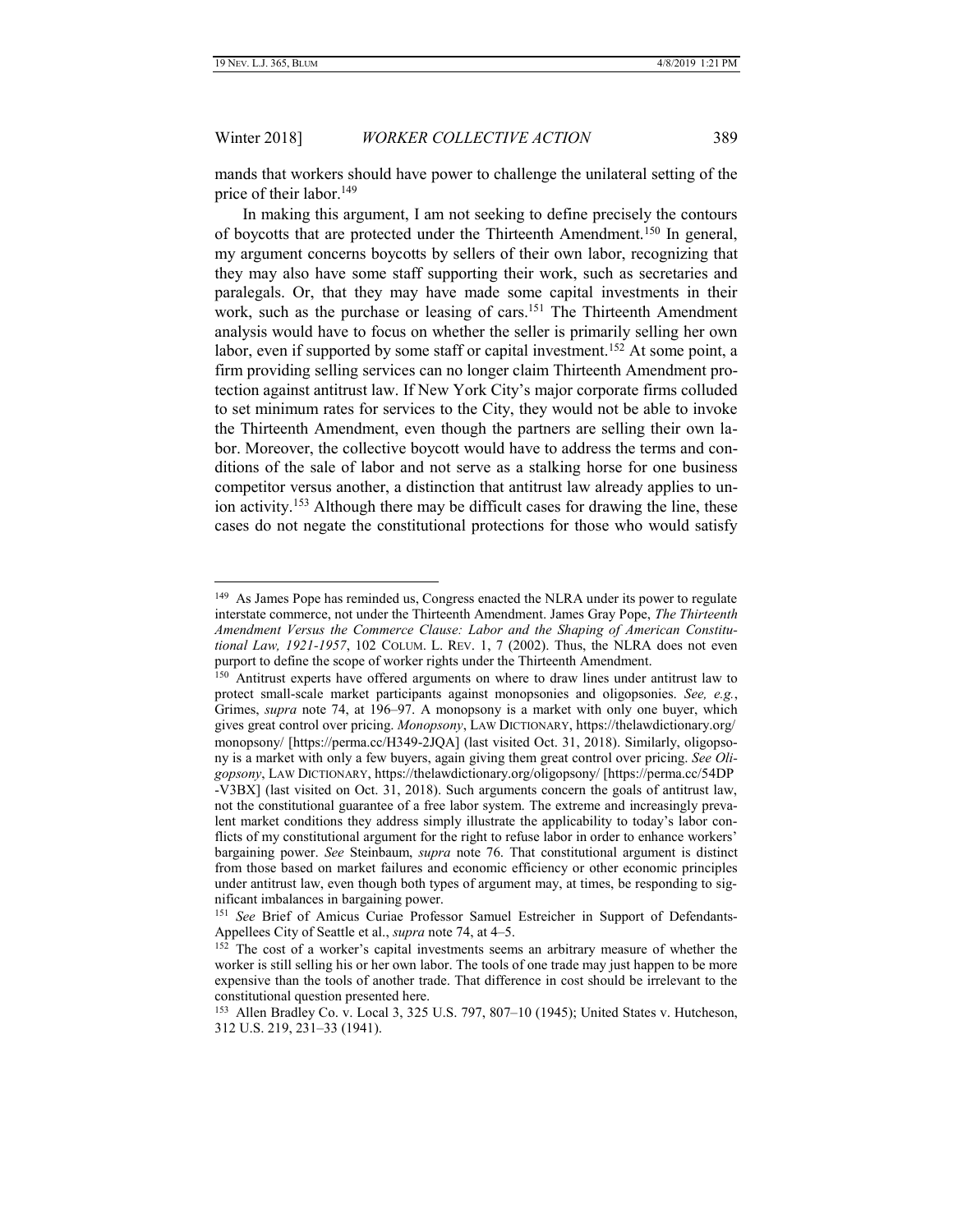#### 390 *NEVADA LAW JOURNAL* [Vol. 19:2

any normal definition of worker, regardless of where labor statutes draw their lines.<sup>154</sup>

Adapting the *SCTLA* dissent, one could argue that relative market power should be considered in determining if a collective refusal to accept work should be protected under the Thirteenth Amendment. According to that approach, if a group of independent contractors already possesses disproportionate bargaining power against potential purchasers of their labor, perhaps because of a high level of unusual skills, the contractors should not be constitutionally protected. After all, some sellers of labor would not need additional power from below or incentives from above to prevent exploitative working conditions. Indeed, the metaphors of above and below might not even apply in some instances. However, this proposal does not readily suggest a definable metric for determining what constitutes too much market or bargaining power. My argument is that sellers of labor, however they are statutorily classified, are constitutionally entitled to withhold their labor collectively in order to impact the market in anti-competitive ways. There is no obvious market or nonmarket metric to determine when that impact is too great.<sup>155</sup>

We do not apply that limiting principle to workers who are employees under the NLRA. In contrast, we have accepted the principle that employees may withhold their labor from their employers and we have left the results to the respective power of striking workers and their employers.<sup>156</sup> Consequently, some very well-paid highly-skilled employees, such as professional athletes, have the statutory right to withhold their labor collectively to gain even higher pay, albeit in contests against very powerful foes. The NLRA offers no way to determine when these employees have too much power or have been too successful to justify the results, even when critical services, such as health care, are at issue. 157

<sup>&</sup>lt;sup>154</sup> Harris and Krueger's proposal of a third category of independent worker, does not resolve the problem of drawing a constitutional line, although it might arguably result in some greater protections from antitrust law for worker collective action where those workers would otherwise be classified as independent contractors. *See* Harris & Krueger, *supra* note 70, at 15. First, the proposal might primarily result in reclassifying workers who, arguably, should be regarded as employees under current law, including Uber and Lyft drivers. Second, the proposal might not benefit genuine independent contractors, like the lawyers in the *SCTLA* case, who should still be able to withhold their labor collectively to improve the terms and conditions of their work.

<sup>155</sup> *See* James Gray Pope, *Contract, Race, and Freedom of Labor in the Constitutional Law of "Involuntary Servitude"*, 119 YALE L.J. 1474, 1550–51 (2010) (countering arguments "that workers gain *disproportionate* power through concerted" strike activity).

<sup>156</sup> The NLRA, as interpreted by the Board and the courts, curtails union power in various ways, for example, by permitting permanent replacements under certain circumstances during a strike. *See* NLRB v. Mackay Radio & Tel. Co., 304 U.S. 333, 345 (1938). But the law permits workers protected by the NLRA to collectively withhold their labor regardless of their power relative to the employer. *Id.* at 347.

<sup>&</sup>lt;sup>157</sup> The NLRA does impose some procedural restrictions on the right to strike, including a notice requirement specific to the health care industry. 29 U.S.C. §§ 158(d), (g) (2012). The reasonableness or constitutionality of these restrictions is beyond the scope of this article. In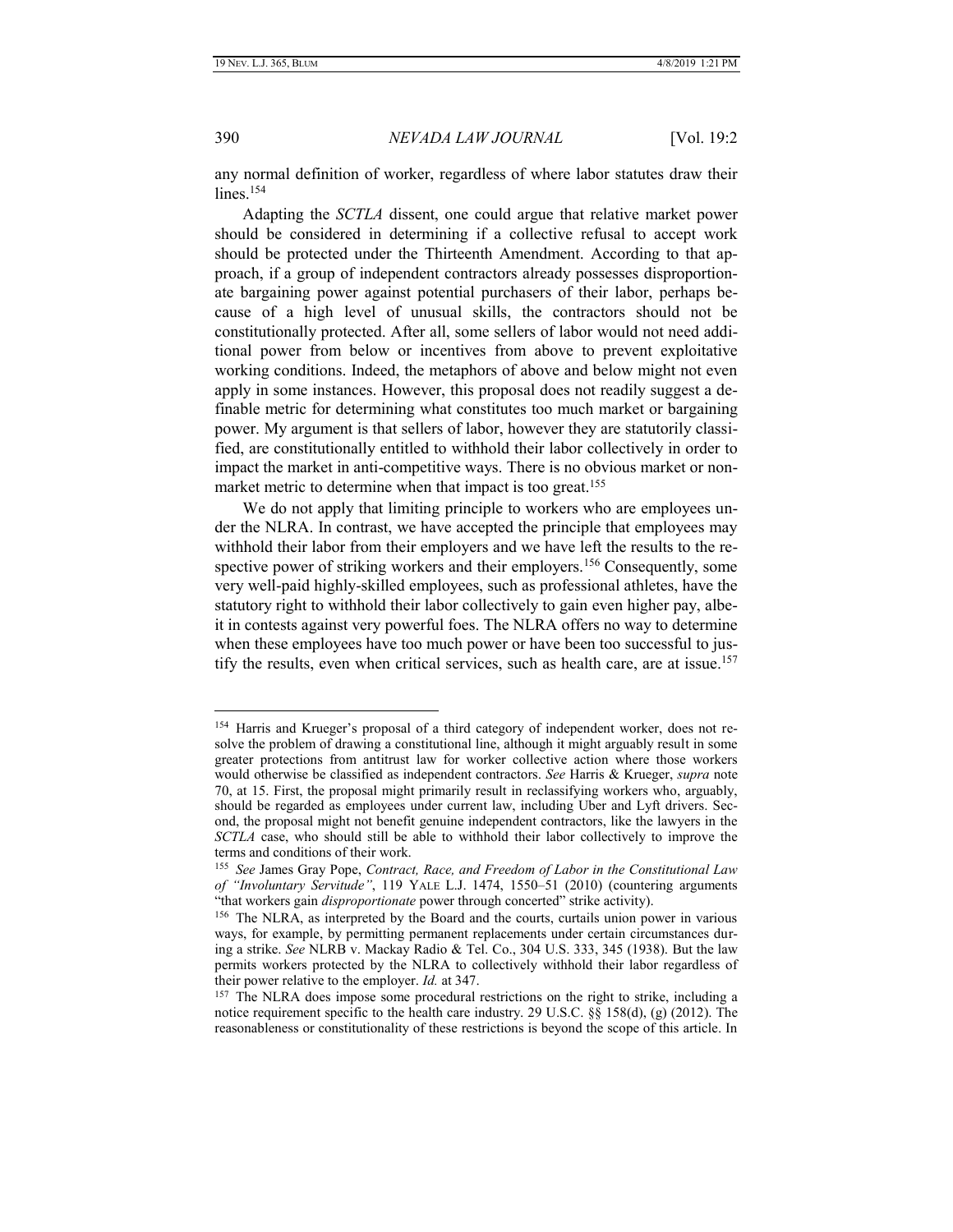# Winter 2018] *WORKER COLLECTIVE ACTION* 391

As with employees whose right to strike is statutorily protected, public policy may raise questions about whether existing markets present the best way to provide various services or goods, but curtailing the constitutional right to withhold labor should generally not be the answer to those questions.

In response to concerns that the Thirteenth Amendment right for which I am arguing may go too far, I would propose that the best approach, particularly in the absence of targeted legislation, is to apply strict scrutiny, rather than a predefined absolute line, to any attempt to restrict collective refusals to sell labor. That judicial analysis would demand proof of a compelling public reason, such as health and safety, to limit the right to collectively refuse labor. General principles of market efficiency or competition would not suffice. If the purchaser of labor can prove that a compelling public interest exists, then the next inquiry is whether the restriction is sufficiently narrowly tailored not to impede the constitutional right any more than necessary to protect the compelling public interest. Any penalty that chills activity under the general rule is not sufficiently narrowly tailored. Given the history of judicial hostility to collective worker action, specifically through application of antitrust law, and given the litigation costs required to defend against antitrust claims, it is important to frame this possible exception through strict scrutiny to emphasize how difficult it should be to curtail this right and to discourage litigation that might seek to curtail it.

#### <span id="page-26-0"></span>*B. The Thirteenth Amendment Right to Withhold Labor v. Market Logic*

Just as the Thirteenth Amendment free labor mandate is not circumscribed by labor statutes, it is also not limited to the market logic of antitrust law. In *SCTLA*, the Supreme Court used a market lens to find the lawyers' boycott to be unlawful. The Court characterized the lawyers as competitors whose individual decisions to enter or exit from the relevant labor market would guide the government rate setter. By colluding or conspiring to exit the market together for a period of time, the lawyers were disrupting the proper functioning of these market signals, which might have permitted the government to continue to pay at a lower rate. Individual lawyers who found the rates were too low could have left the system until the rates were raised. If enough individual lawyers decided to exit, the government would have had to raise the rates. But if enough lawyers stayed in the system or entered the system under existing rates, those rates would be properly treated as the correct market rates. By acting collectively or with collective intent, the lawyers obtained a higher rate than the market might have borne.

Even the market reasoning of this position is flawed for two reasons. First, the ultimate consumers of the service in question, the criminal defendants, had no voice in the market. As long as the court system did not rule that they were

any event, they stand in marked contrast to the blunderbuss and market-driven prohibition on labor boycotts under the antitrust laws.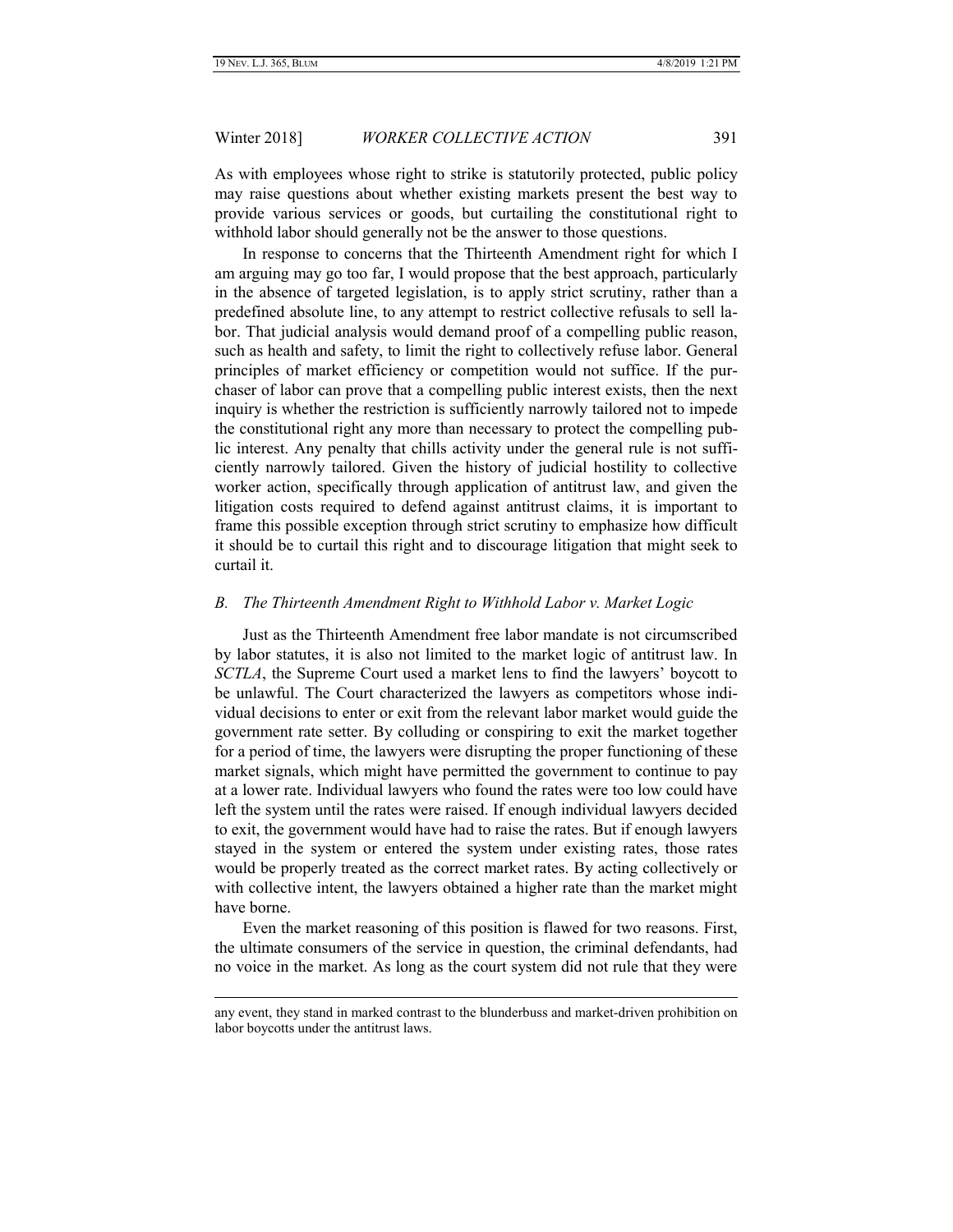receiving constitutionally ineffective assistance of counsel, they had no way of making the government pay for them to get better representation. Second, as the lawyers argued to the Court,<sup>158</sup> and as the FTC's ALJ found,<sup>159</sup> the increased rates actually brought more lawyers into the system and increased the pool of competitors. By cutting off any examination of market impact of the boycott in treating the violation as per se, the Court precluded proof that they lawyers' action may have actually enhanced labor market competition, consistent with the goals of the antitrust laws. But even without these flaws in the Court's reasoning, I argue that the Thirteenth Amendment does not permit the law to raise the market and its logic above the mandate for a free labor system that includes the right to withhold labor. The error of the *SCTLA* Court was not in refusing to consider market impact, but in not setting aside its statutory concern for the market in favor of a constitutional mandate concerning the freedom of labor. As seen in the language of both *Pollock* and *Bailey*, the Thirteenth Amendment is not neutral between markets concerns and free labor when they are at odds.<sup>160</sup> The Thirteenth Amendment sides with labor and demands that the sellers of labor have the ability to withhold their labor to ensure that when it is sold, it is sold freely.

*Pollock*, in particular, establishes the principle that withholding labor is necessary for workers to have sufficient power to create an incentive for those who are purchasing their labor not to impose "a harsh overlordship or unwholesome conditions."<sup>161</sup> The history and logic of the Thirteenth Amendment, as interpreted in *Bailey* and *Pollock*, requires that people who are selling their labor power be able to withhold that labor before or after accepting work, and whether individually or collectively, to have sufficient power to act freely as laborers. These principles must apply regardless of the market logic embedded in antitrust law.

Someone taking a market approach might argue that the use of antitrust law against labor boycotts by independent contractors can be consistent with the Thirteenth Amendment rights of those workers to refuse work. For example, one could argue that the rights of independent contractors could be vindicated as long as they are free to act individually as labor market actors, but without the right to conspire to pressure the purchaser or regulator of their labor. If the market is left to work, as antitrust law arguably envisions, the free labor system is protected, or so goes the argument.

There may be circumstances in which labor markets function consistently with the mandate of a free labor system. However, there is nothing in the Thirteenth Amendment or the decisional law establishing the right to withhold labor

<sup>158</sup> Brief of the Individual Respondents, *supra* note 135, at 38.

<sup>159</sup> *See* Fed. Trade Comm'n v. Superior Court Trial Lawyers Ass'n (*SCTLA*), 493 U.S. 411, 419 (1990).

<sup>160</sup> Pollock v. Williams, 322 U.S. 4, 17–18 (1944); Bailey v. Alabama, 219 U.S. 219, 245 (1911).

<sup>161</sup> *Pollock*, 322 U.S. at 18.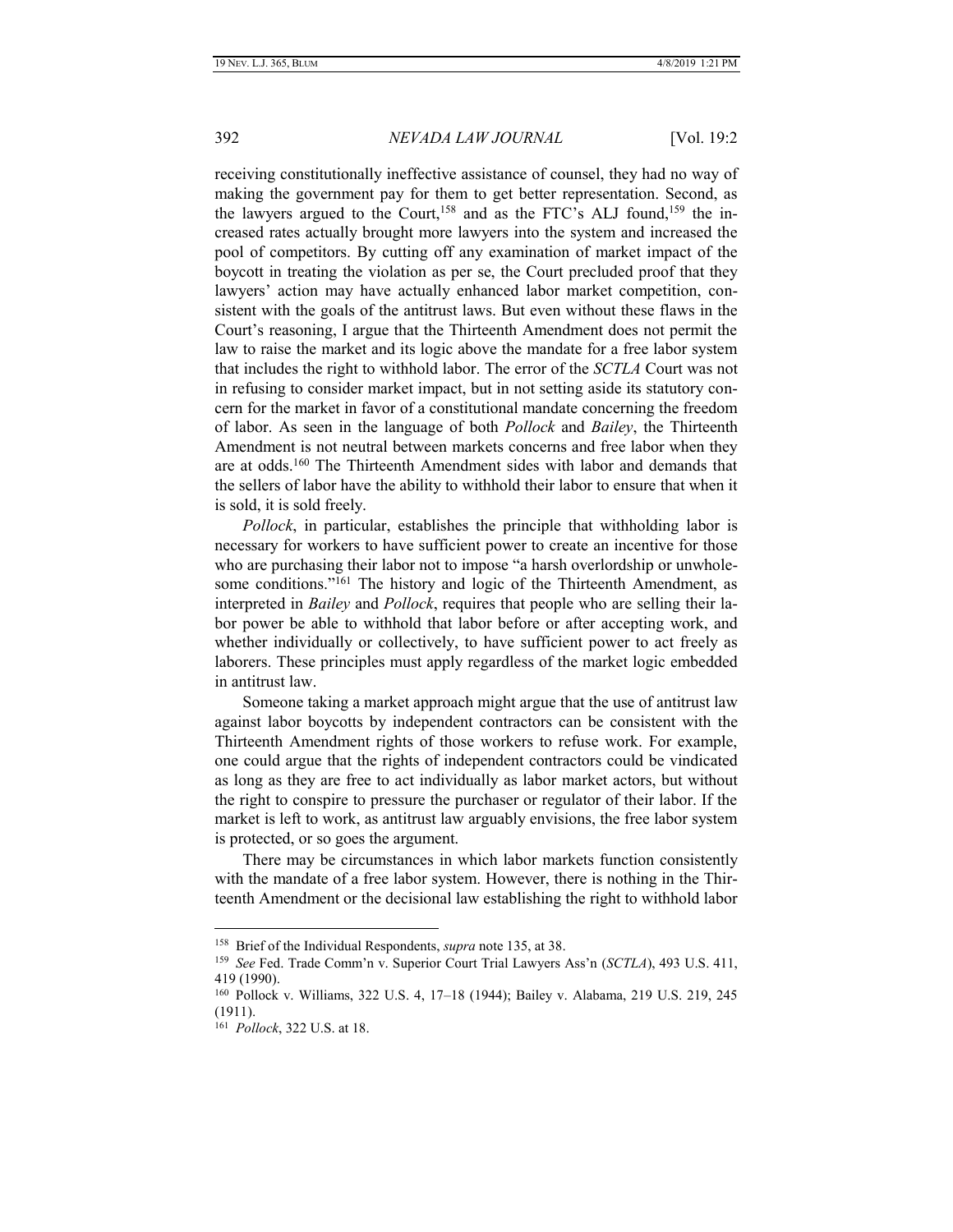# Winter 2018] *WORKER COLLECTIVE ACTION* 393

that justifies limiting that right according to market methods or goals. *Pollock* and *Bailey* squarely endorse the method of withholding labor to gain bargaining power and the goal of a free labor system. Neither the logic or the history described above would justify circumscribing that method or that goal based on market principles.<sup>162</sup>

As argued above, the logic of *Bailey* and *Pollock* shows the need to protect collective refusals to withhold labor, and the language of the *WERB* decision confirms that understanding of the Thirteenth Amendment.<sup>163</sup> Moreover, the Reconstruction response to vagrancy laws that sought to stop collective actions by freed slaves to refuse work demonstrates that the right to withhold labor collectively is embedded in the earliest history and implementation of the Thirteenth Amendment.

Another market-based approach to labor conflict might be to argue that the lawyers in *SCTLA* had the option to leave the assignment system permanently without declaring a temporary boycott to pressure the government. If they had all just left the system, the market would have forced the government to respond to the shortage, and their Thirteenth Amendment right to withhold labor would have been vindicated. Assuming it is true that they were free to leave the court's assignment system, and that there was no obligation for criminal defense practitioners to take such cases unless ordered to so by the court system,<sup>164</sup> I argue that the distinction between refusal to accept new cases temporarily in the form of a boycott, on the one hand, and permanently leaving the assignment system, on the other, is one without a constitutionally relevant difference.

The decisions in *Bailey* and *Pollock* do not limit the rationale for why the Thirteenth Amendment protects the right to quit to the right to sever ties per-

<sup>162</sup> *See* Pope, *supra* note 155, at 1548–49 (arguing that *Bailey* and *Pollock* should be applied to nonmarket rights).

<sup>163</sup> Int'l Union v. Wisconsin Emp't Relations Bd., 336 U.S. 245, 251 (1949).

<sup>164</sup> As noted above, a peculiar twist in the *SCTLA* case is that the strikers acknowledged that the local court system had the authority to order members of the bar to take cases, so it could have ended the strike coercively. *See* Brief for Respondent/Cross-Petitioner Superior Court Trial Lawyers Ass'n, *supra* note 3, at 15. As officers of the court, the conduct of lawyers is heavily regulated to a degree that the conduct of other workers, even that of drivers, is not. Being admitted to the bar includes acceptance of certain social responsibilities. Moreover, the courts have recognized certain forms of state conscription as permissible, notwithstanding the Thirteenth Amendment, for example, military conscription, jury duty, and even public road work. *See generally* Arver v. United States, 245 U.S. 366 (1918); Butler v. Perry, 240 U.S. 328, 333 (1916). However, for most independent contractors in the private sector, these historical exceptions for certain types of public service do not apply to their work. Neither FedEx nor Uber enjoys the authority to conscript its workers. Moreover, the argument here concerns the application of antitrust law to stop or prevent labor boycotts, specifically the attempt at coercive economic regulation to prohibit the withholding of labor. The ability of the court system to order lawyers admitted to the bar to meet a constitutional need for representation of criminal defendants is simply irrelevant to whether the government may regulate the economy by taking away the right to withhold labor as a weapon in economic warfare over the terms and conditions under which that labor is sold.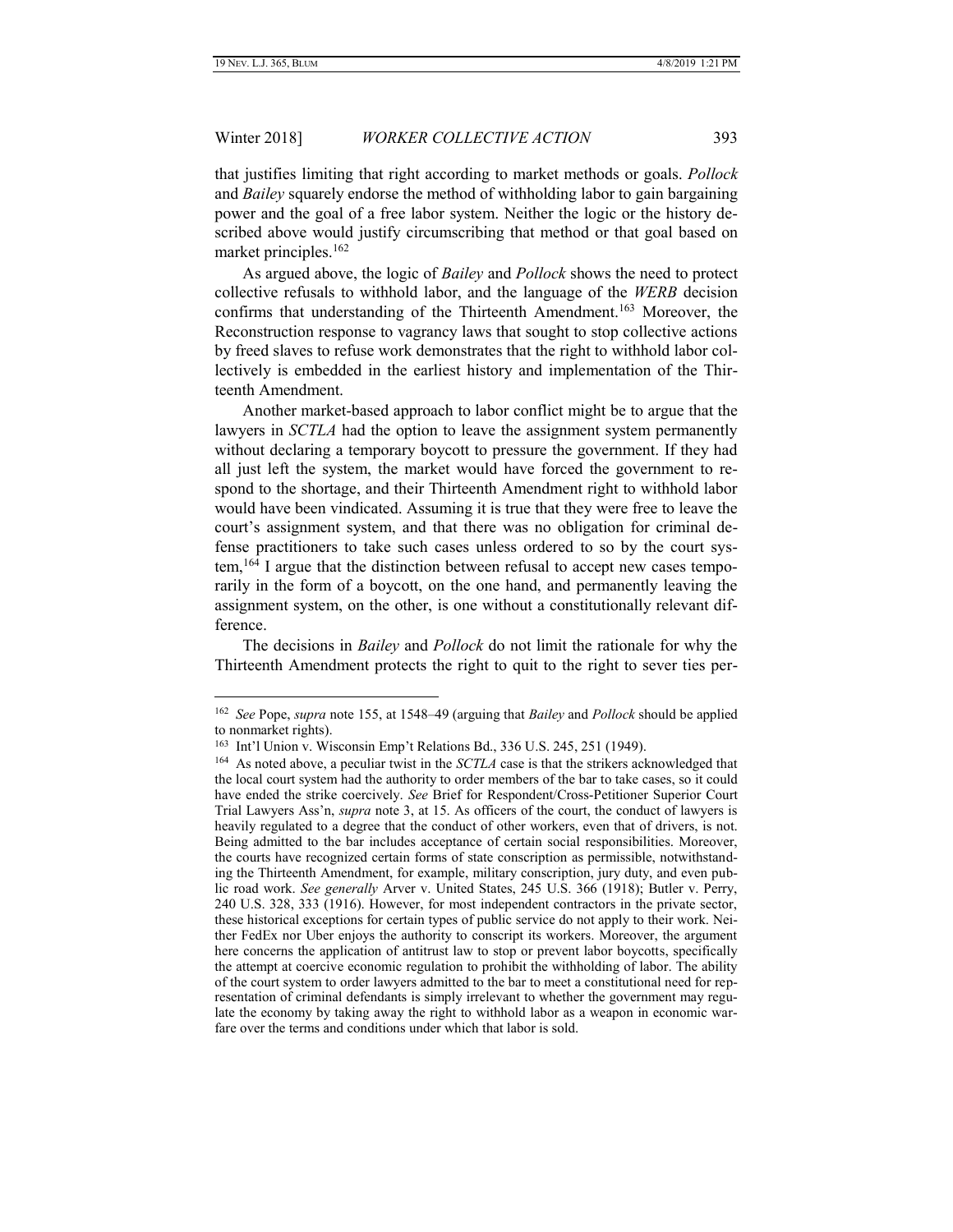manently. Indeed, quitting can be temporary, particularly in an independent contractor context. An independent contractor can tell a purchaser of their labor that they will no longer do business with that purchaser, and then change their mind later on when offered more money.

The lawyers involved in the boycott could have all resigned from the assignment system en masse until the rates went up. It is hard to see a constitutionally relevant distinction between that action, and the action they took. Either way, the lawyers would have collectively withdrawn their labor from the system to pressure the court to raise its rates. If they had all said they were leaving the assignment system, the court system might not have known whether they would return if the rates went up. In the action the lawyers actually took, the court system had more reason to believe that they would return. But that level of uncertainty about the future should have no bearing on the application of the *Bailey* or *Pollock* principles. Either way, these workers would be withholding their labor to pressure the purchaser of that labor to improve terms and conditions of work. The Thirteenth Amendment does not require that workers be coy about their intentions when protesting unjust working conditions, including low pay.

Nor does the First Amendment permit the government to base its punitive enforcement actions on how clearly the workers articulate their intentions and goals, punishing only those who express the meaning of their collective action more overtly.<sup>165</sup> Specifically, it would be an instance of prohibited viewpoint discrimination to say that workers are permitted to collectively withdraw from a labor market without declaring their intention to see rates go up, but that they will be punished if they attach an expression of intention to that action.<sup>166</sup>

In sum, the Thirteenth Amendment should protect labor boycotts like the one in *SCTLA* as much as the collective or mass individual withdrawal from a labor assignment system. The Thirteenth Amendment should protect the trial lawyers' association's assertion of a boycott on future cases as much as it unquestionably would have protected mass resignation from the case assignment panel. This argument applies equally to Uber drivers, for example.<sup>167</sup> It should not matter constitutionally whether they collectively withhold their labor by leaving Uber altogether until terms and conditions of the work improve sufficiently, or by announcing a collective boycott until their goals are met.

<sup>165</sup> *See* Blum, *supra* note 89, at 1005–06.

<sup>166</sup> *See, e.g.*, R.A.V. v. City of St. Paul, 505 U.S. 377, 381 (1992) (ordinance in crossburning case stricken as facially unconstitutional under First Amendment because it imposes special prohibitions on speakers who express views on disfavored subjects and includes viewpoint discrimination).

<sup>&</sup>lt;sup>167</sup> In the professional context, the same principle would apply to individual doctors or other health care providers who participate in Medicaid or Medicare or any other insurance networks. They should be able to collectively boycott an insurance provider to raise reimbursement rates. The government or insurance company may respond in various ways, but the right of the provider of the medical services to withhold that labor is constitutionally protected.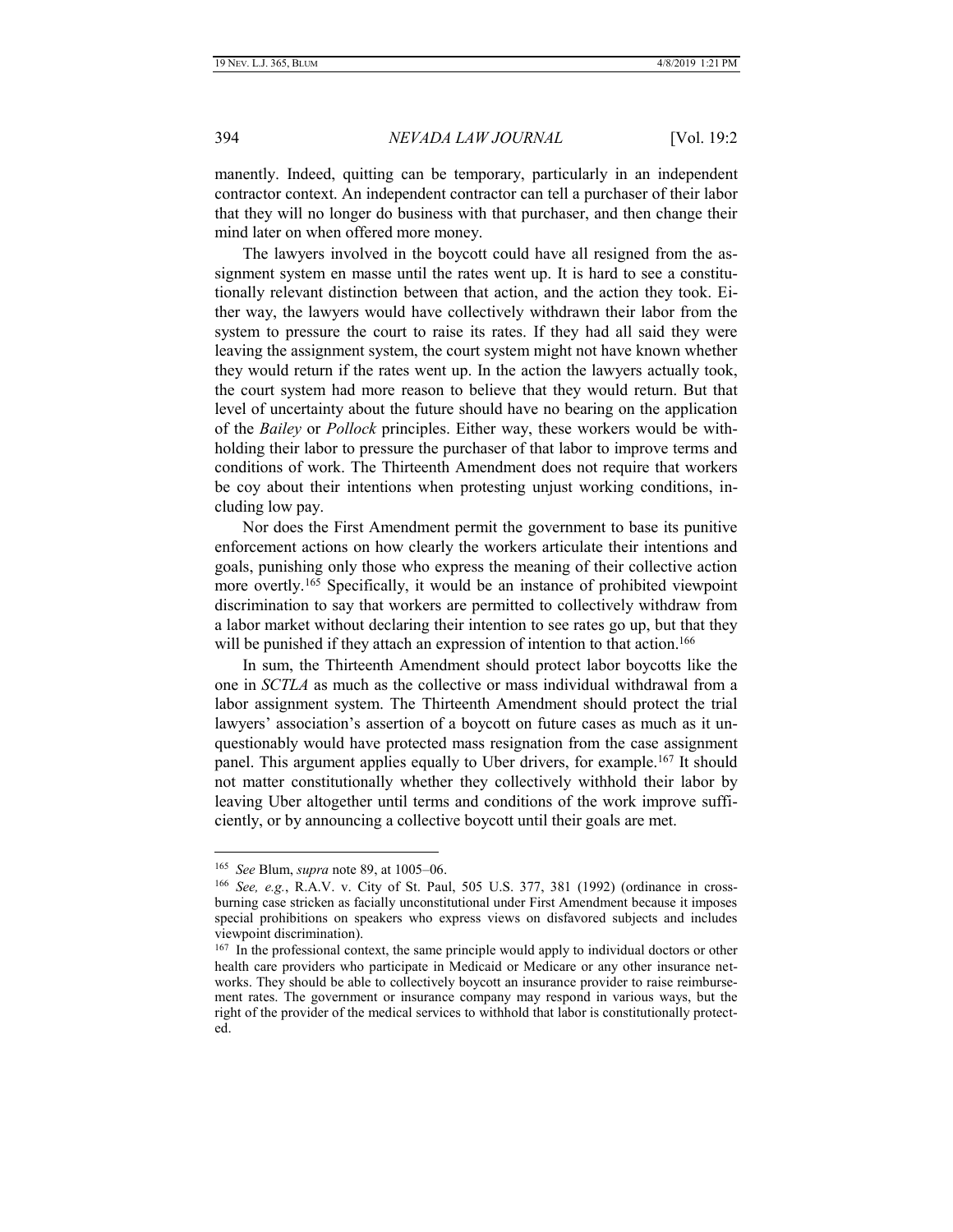I noted above the irony that the Supreme Court's approach to antitrust law would protect a wealthy corporation that controls a labor market against collective attempts by workers with little or no bargaining power to band together to gain some of that power.<sup>168</sup> It is particularly ironic to consider that if Uber were purchasing labor power from a company that employed some large number of drivers directly, there would be no per se antitrust prohibition against that supplier company using its market power to exact better prices from Uber.

Where hundreds of public defenders are employed by one entity, that entity is entitled to use its unique position to bargain with the City over rates without any fear of antitrust law. If this entity rejected the City's last best offer of a contract, and chose not to provide the labor until the City raised its rates, it would not be colluding with anyone; it would just be using its own market power, or, perhaps, political power. It is precisely because the lawyers in *SCTLA* were each self-employed and had no bargaining power on their own, that the antitrust law deprived them of the opportunity to act collectively.

This approach to regulating the sale and purchase of labor stands the mandate and principles of the Thirteenth Amendment on their head. As discussed above, the Thirteenth Amendment's right to withhold labor is premised on the need for those without bargaining power over their labor to gain enough power to prevent exploitation. Individual workers outside of corporate structures are entitled to the highest degree of solicitude under the Thirteenth Amendment, including protection of their right to act collectively with one another to withhold labor. It simply cannot be that, under the Thirteenth Amendment, a corporation can legally withhold services when groups of individual workers acting in concert are prohibited from doing so.

#### **CONCLUSION**

<span id="page-30-0"></span>As creative fissuring of the workplace and the gig economy generate more challenges to statutory classifications, it is incumbent on the courts to enforce the Thirteenth Amendment's overarching guarantee of a system of free labor, and of its protection of the refusal or withholding of labor as a means to ensure that system for all workers.

In regulating labor conflict, we are accustomed to looking to statutory rules and, sometimes, the First Amendment right to free speech. The mandate of the Thirteenth Amendment is too often overlooked. But the Thirteenth Amendment should serve as the foundation for jurisprudence concerning the withholding of labor whether by quitting one's job or striking, or in forms, such as a labor boycott, that are adapted to the contemporary labor market. Laws that regulate labor conflict solely to regulate the market should be strictly scrutinized through a Thirteenth Amendment lens to determine if their rules or penalties chill constitutionally protected activity. That scrutiny requires adjudicators to pull back from standard market principles and approaches, and to consider both

<sup>&</sup>lt;sup>168</sup> See supra note 71 and accompanying text.